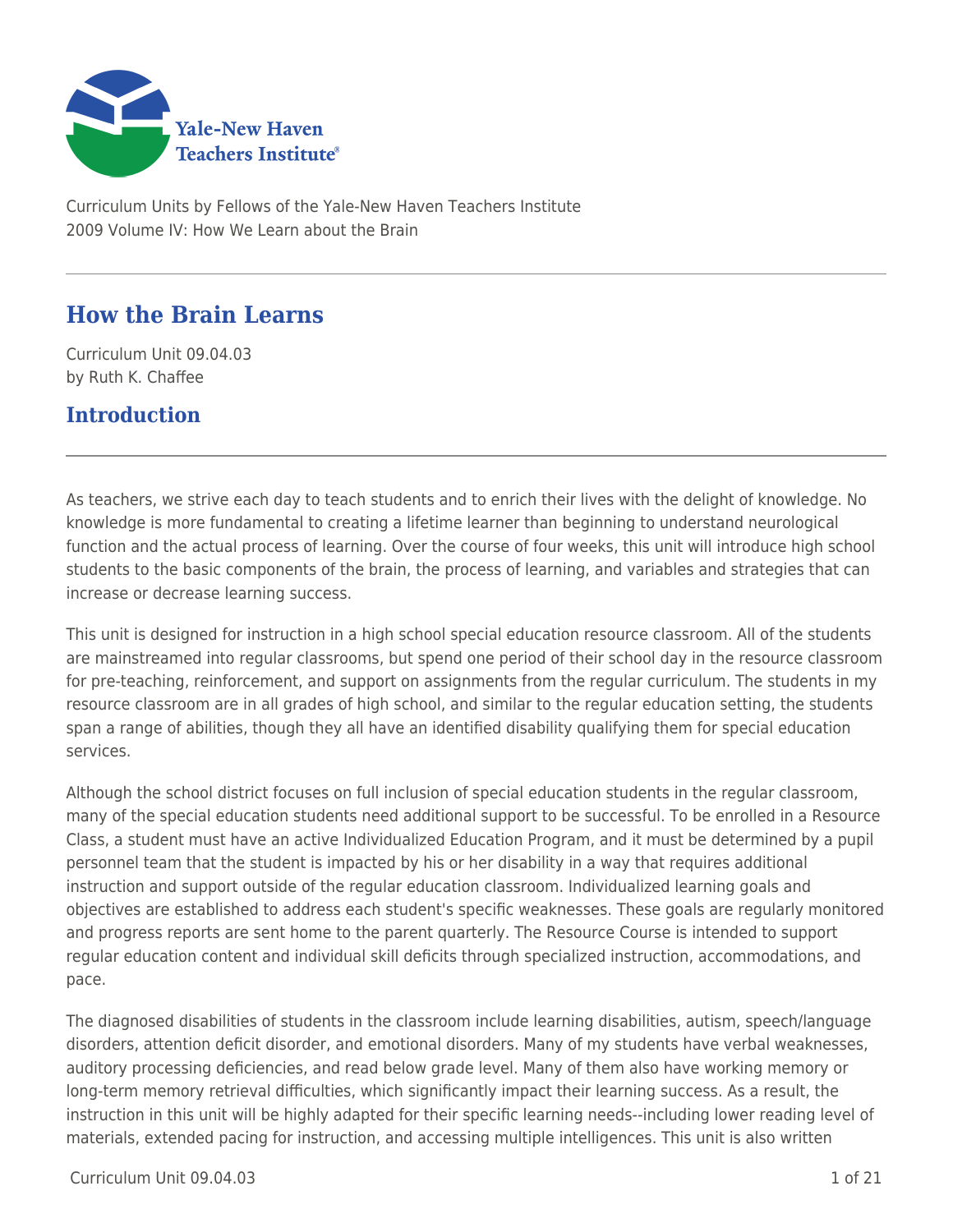specifically for the small number of students and low student-to-teacher ratio that are defining characteristics of a resource classroom.

The unit will begin by teaching students about the basic components and function of the brain- cerebrum/cortex: occipital, parietal, frontal, and temporal lobe; cerebellum, limbic system, and brainstem. Through activities such as coloring images, students will learn the locations and functions of each part of the brain. The coloring activity will be coupled by digital videos on the brain from United Streaming Discovery Education database, a human skull--so the students can understand where the brain sits within the skull. This portion of the unit will also include a trip to the anatomy lab at Yale Medical School, so that students can see an actual brain.

The second section of the unit will address how the brain learns and develops, including some information on disabilities. Many of my students are very frustrated and feel inadequate in the regular classroom. Having a better understanding of their brains and the biological differences between them and their peers will alleviate some of these feelings of inadequacy and help them become better self-advocates. This section of the unit is also designed to expose students to the different capacities of the brain. This will be explored through different videos of savants and incredible feats of memory.

The final aspect of the unit will examine different things people can do to affect brain function. Based on biology and brain function, students will learn strategies and techniques to facilitate learning and memory. Does nutrition and sleep play a part in brain function? How many times do you have to practice things before you learn them? In tandem with learning about how to improve brain function, the unit will explore how the brain's learning capacity be disrupted by things such as drugs, alcohol, or brain injury.

# **Unit Objectives**

At the conclusion of this unit, resource students will be able to:

Identify location and basic function of lobes in the brain (cerebrum/cortex: occipital, parietal, frontal, and temporal lobe; cerebellum, limbic system, and brainstem) Identify and explain several brain-based strategies for improving learning/retention Identify and explain activities that can disable the brain's ability to function

Students have very little exposure to any anatomy in the high school curriculum, except through the upper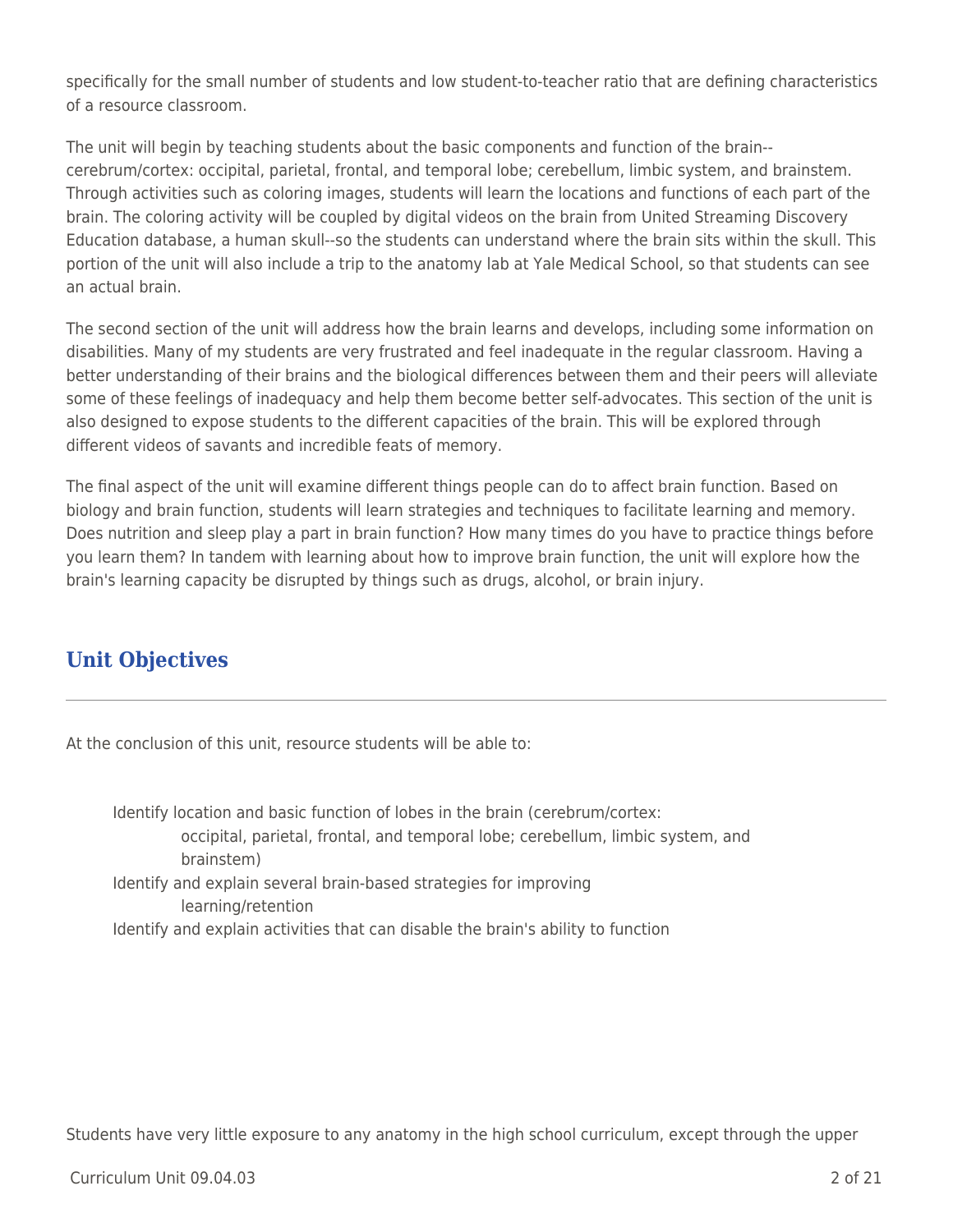level science elective "Anatomy & Physiology." Just as there are certain novels that are accepted into the literary canon, basic knowledge of the brain is assumed in newspaper articles, by doctors, and by teachers. This unit is designed to provide students with a working vocabulary and basic understanding of how their own minds work, so that they can be more successful.

This unit will reflect the goals of Special Education in that it will present material at the students' instructional level, while helping them prepare them for the immediate academic challenges of high school. All Connecticut students take the Connecticut Academic Performance Test in March of their sophomore year. Though special education students can receive accommodations, such as extended time and alternate setting, many special education students do not pass and must retake the tests during their junior year. Embedded within the unit are skill-building exercises from the core curriculum areas such as assessing lab reports, identifying the hypothesis, independent variable, and controls, interpreting graphic representations, creating graphs of data, and analysis, comprehension of non-fiction reading materials, and interdisciplinary writing.

## **Preparing for Transition: Real-World Skills and Self-Advocacy**

In the realm of special education, once a student reaches the age of 15, planning begins for the transition from a supported high school environment into a post-school job, school, or training program. There have been recent shifts in special education policy which have re-emphasized the role of high school personnel in transitioning a student. Although not all students are headed into a university program, I work to create a classroom of life-long learners. While students will be striving towards different goals, they all need support in developing knowledge of their own learning and how their own behavior can affect that learning. Central to this unit is developing students' self-knowledge. How do they learn best? What can they do to remember instruction? What can they learn about themselves as learners so that they can be more successful? The second half of this unit will provide students with biologically and research-based methods to improve their learning.

#### **Adaptations for the Regular Classroom**

Although this unit is designed to function in a special education setting, much of the material can be easily adapted for used in the regular education classroom. Parts of this unit may be appropriate for a Biology or Anatomy and Physiology course. One of the lessons included is for a CAPT interdisciplinary writing practice, which could be taught in a Social Studies course. Suggestions for the regular education setting include: increased pace, more challenging texts, independent reading, and homework assignments.

# **Strategies**

## **Digital Natives**

Technology allows for unimaginable connections between people around the world, or within the same classroom. As Marc Prensky argues in his article, "Digital Natives, Digital Immigrants," "as a result of this ubiquitous environment and the sheer volume of their interaction with it, today's students think and process information fundamentally differently from their predecessors" (Prensky, 2001, p.1). Prensky believes that as teachers, we should adapt to this new "digital native" student and provide information in new media forms. This unit will employ digital texts, such as interactive Shockwave web programs and video clips to illustrate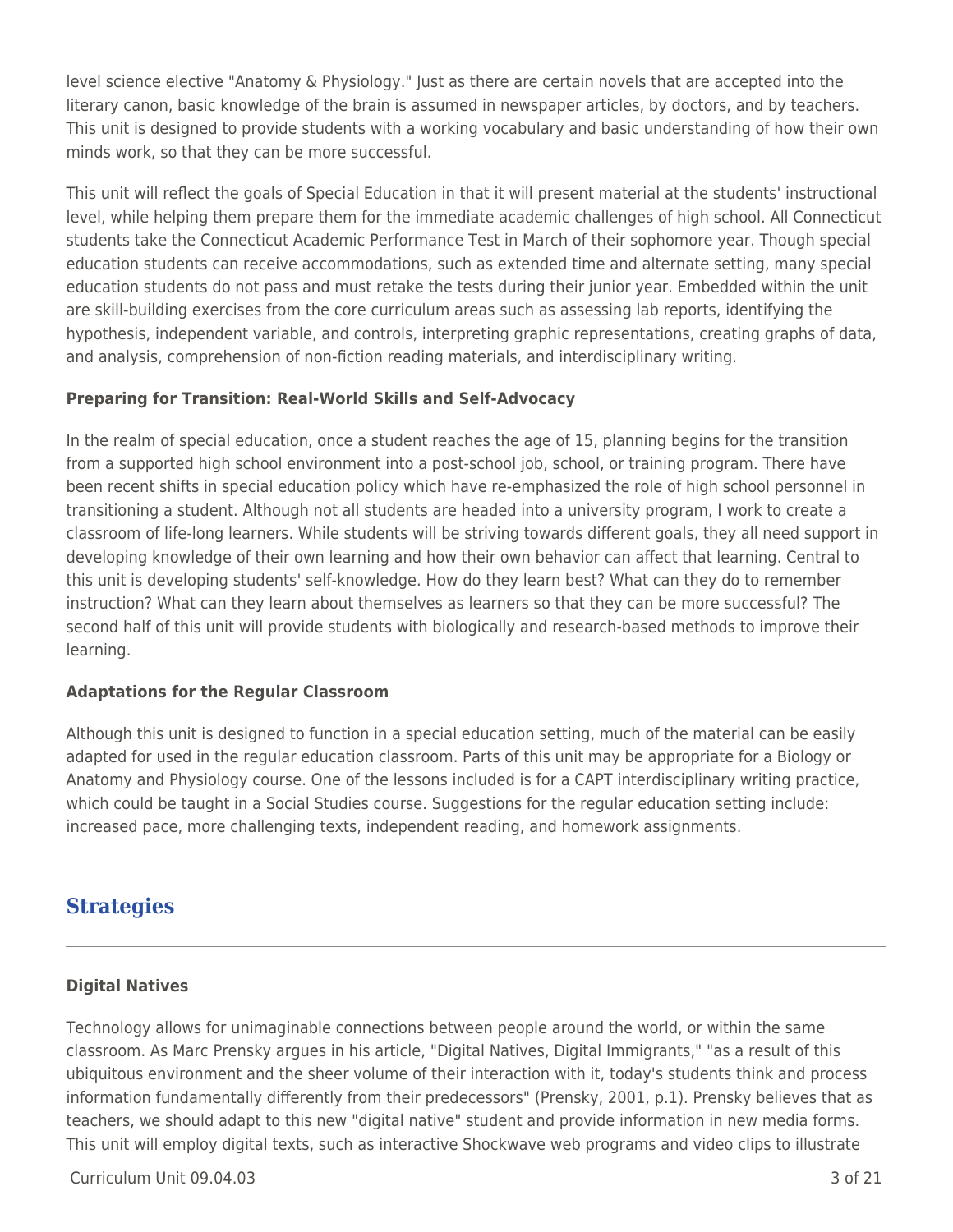brain functions and abnormalities and to allow students to connect to the information through different intelligences. Digital texts, video, and interactive technology also increase student engagement and access multiple intelligences (Gardner, 1993).

## **Data Team Process**

Schools within New Haven are expected to employ the five-step data team process, with instructional units. The most essential component of this process is the use of pre- and post-tests. These tests should be nearly identical in structure and content so that they provide an accurate model of student knowledge growth and an indicator of topics that need re-teaching. This unit will utilize this process on the unit level--beginning with a pre-test and ending with a parallel summative assessment.

## **Daily Structure**

Many of my students require numerous repetitions and a very slow pace in order to grasp new material. During the first part of the unit, when students are learning about the different parts of the brain, each day's lesson will have a warm-up activity that reviews the prior day's topic and an exit slip that review's the day's topic. Students will be given a graphic of a brain to label and space to explain the primary functions of each part of the brain. Simple graphics of the brain are easily available online to use for this exercise. These two informal assessments will be indicative of student learning and comprehension and will guide the pacing of the unit.

## **What is the Brain?**

In order to activate and assess student prior knowledge, the first day of the unit is devoted to basic information and fun facts about the brain. After administering the pre-test, I will show a slideshow full of images of the brain and full of fun facts. The average human brain weighs about three pounds, which is the same as about a half-gallon of milk. The human brain is adult size by about age six. Although the brain is only about 2% of the body's weight, it uses 20% of the oxygen and blood flow. If brain cells do not get oxygen for 3 to 5 minutes, they begin to die. For this session, I will also bring in a human skull with a hinge so that students can visualize the brain fitting inside our heads.

This is also a great time to involve students with optical illusions that play on the brain's natural assumptions, such as MC Escher's work or after images. Hello Red Fox by Eric Carle (1998) is a children's book that involves contrast after-images. There are extensive video clips available online listed in the teacher resource section. Although all of these topics are not covered in depth in the unit, these explorations will engage students with the topic.

## **What is the Brain Made of?**

Before specific learning strategies or skills can be introduced, the students must have some basic understanding of the parts of the brain. Instruction will only cover basic structures within the brain and their fundamental function. Elements covered include: cerebrum/cortex: occipital, parietal, frontal, and temporal lobe; cerebellum, limbic system, and brainstem. A digital slideshow and accompanying worksheet will be used in the instruction of each element of the brain. On the worksheet will be a lateral view of the brain, each element will have an assigned color and the student will color in and label all elements that they have learned thus far. This will reinforce the prior instruction, while also addressing multiple learning styles and a universal design for learning (Gardner, 1993).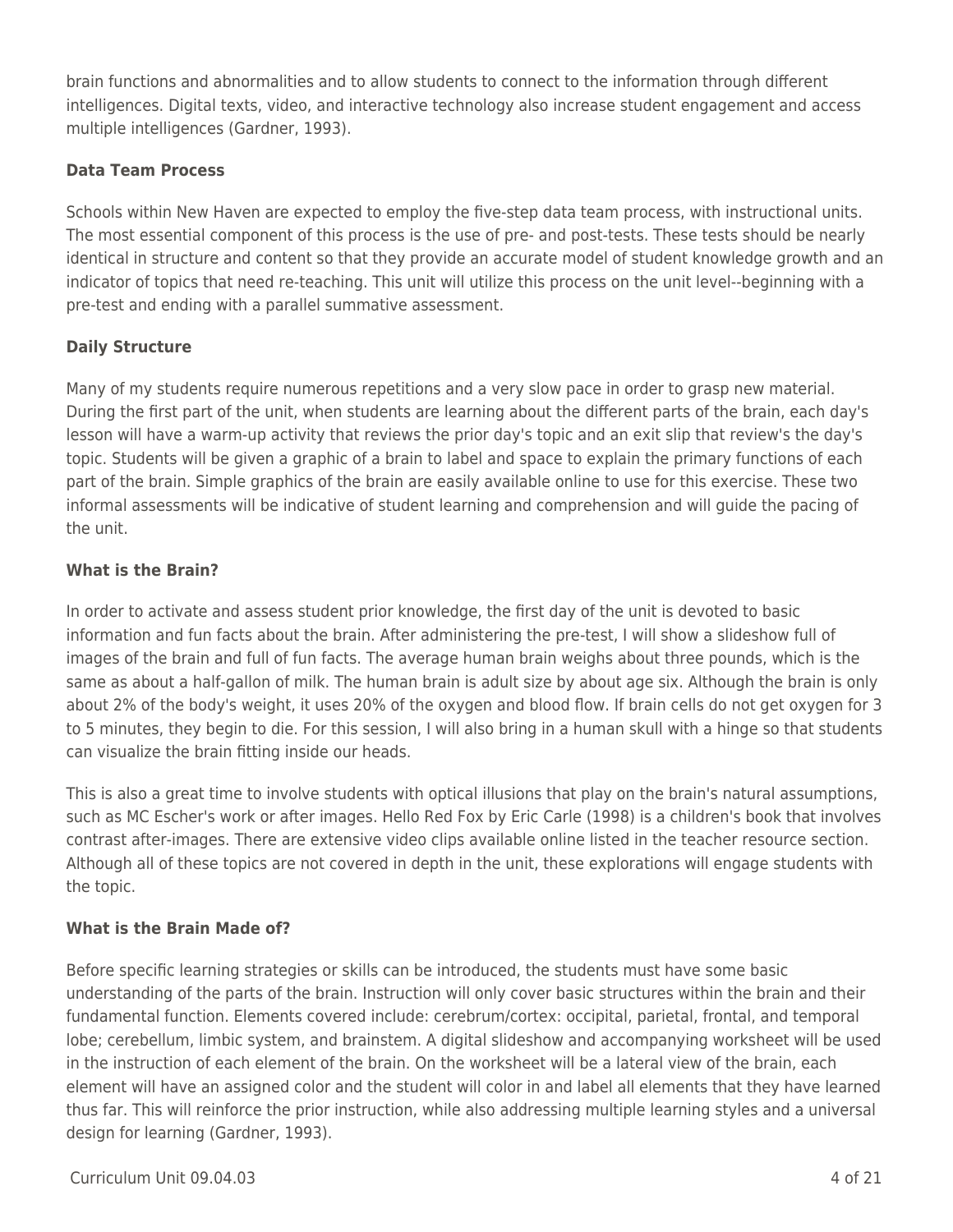There are also numerous digital resources for exploring basic neuroanatomy. Some recommended sites are included in the teacher resource section of this unit. Allow students time to explore these websites that include digital photos of actual brains, activities with the brain as a puzzle, comparative photos of animal brains, and psychological brain interactives.

## Cerebrum/cortex

The folds of neural tissue associated with higher brain function such as thought and action. It's divided into four lobes: occipital, parietal, frontal, and temporal.

## **Occipital**

The region at the back of each cerebral hemisphere that contains the centers of vision and reading ability (located at the back of the head).

#### Parietal

The middle lobe of each cerebral hemisphere between the frontal and occipital lobes; it contains important sensory centers (located at the upper rear of the head) and is important in spatial navigation.

#### Frontal Lobe

This lobe occupies the top, front regions of each of the cerebral hemispheres. It functions as the center for reasoning, emotions, judgment, and voluntary movement and is a center of active change during adolescence.

The most common story used to illustrate the role of the frontal lobe is the case of Phineas Gage (1823-1860). Gage, a railroad worker, was clearing rocks using explosives. While tamping down explosive powder, a spark ignited it, sending the tamping iron up through his left cheek, directed through his frontal lobe, and out the top of his skull, landing 30 yards from the site. Within six months of the accident, Phineas was able to lead a normal life. However, soon afterwards significant personality changes appeared. He started using profanity regularly, was disagreeable, obstinate, and changed his plans frequently. He seemed to have lost the social inhibitions controlled in the frontal cortex (Deakin Psychology Department, 2006).

#### Temporal Lobe

This region at the lower side of each cerebral hemisphere contains centers of hearing and memory (located at the sides of the head). The temporal lobe also houses the gustatory cortex, which is the center of the sense of taste. The hippocampus, located within the temporal lobe, is considered responsible for spatial memory and is famously enlarged in cab drivers, who must create and manipulate a mental map of a city (BBC News, 2000).

Like humans, elephants are large mammals with large brains and dependent offspring. With the largest brain of any land animal, weighing about nine to twelve pounds, the brain only makes up about 0.08 percent of an elephant's body mass. In comparison, a human brain weighs about three to four pounds and makes up on average about six percent of body mass (Holdrege, 2001). Interestingly, the elephant has an abnormally large temporal lobe. Although elephants do not compare to humans and apes in cognitive tests, they have shown significant abilities that have been linked with the temporal lobe. The larger temporal lobe allows elephants to distinguish and communicate with a variety of sounds. Distinguishing between different acoustic features, elephants can recognize about 100 different individual calls from 1-1.5 kilometers away ((Hart B.L., Hart L.A.,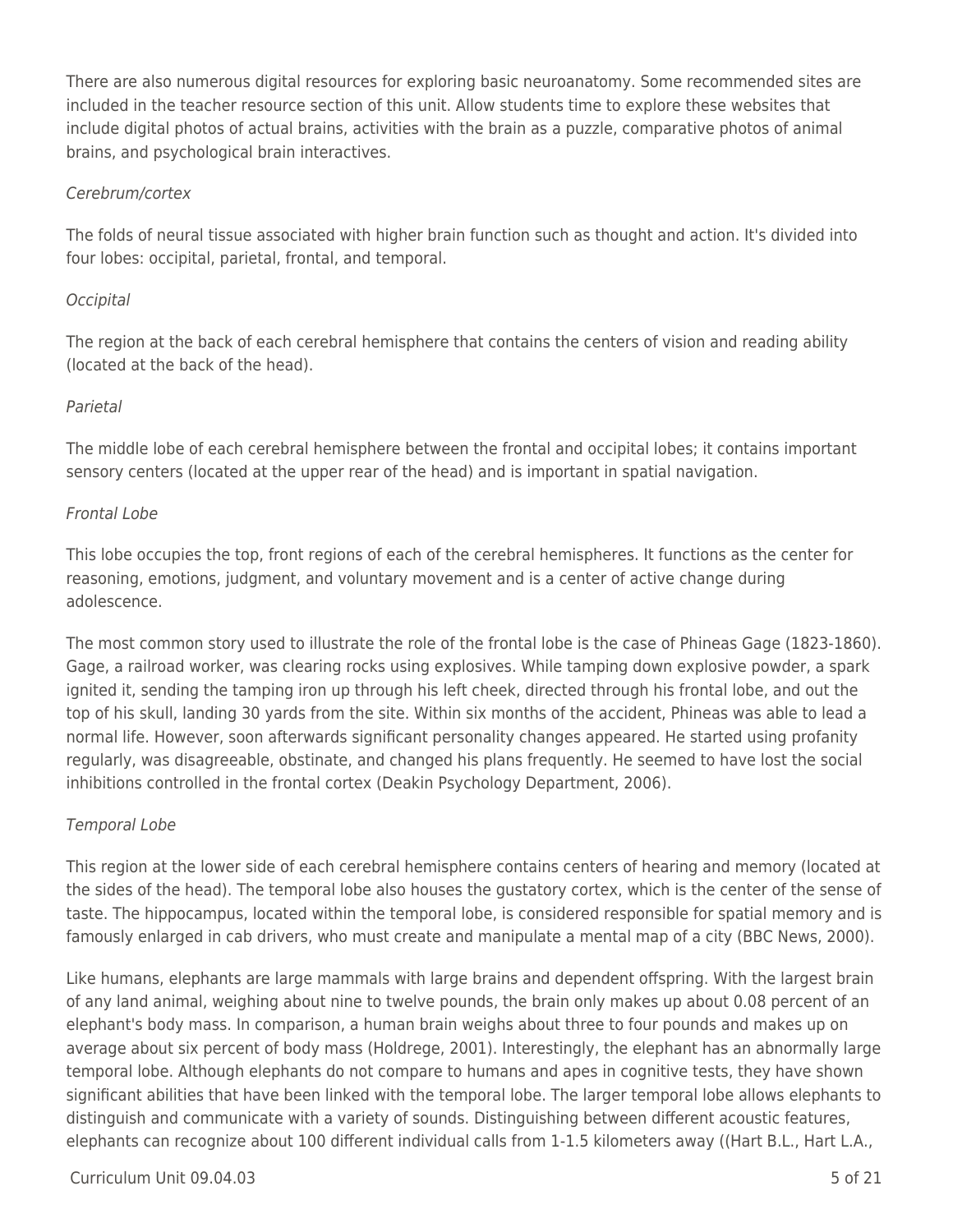& Pinter-Wollman, N., 2008). Research has also shown that elephants also have extraordinary long-term spatial memories, regularly travelling hundreds of kilometers to find waterholes (Hart B.L., Hart L.A., & Pinter-Wollman, N., 2008).

Another illustrative example of the function of the temporal lobe is the case of Clive Wearing. Formerly a renowned musician, due to herpes encephalitis, Wearing is left with a memory span of only a few seconds. In addition, nearly all of his past memory was erased, except for some ability with music and his recognition of his wife. As a result, he experiences nearly every moment as his first awakening. In keeping a journal, he writes "I am awake for the first time," every few minutes (Sacks, 2007, p. 1). The BBC and other television shows have captured his tragic and poignant story in numerous video clips available online. Showing students some of these clips will illustrate the importance of a functioning memory system in the temporal lobe.

## Cerebellum

This part of the brain lies below the back of the cerebrum and just above the brainstem. It regulates balance, posture, movement, and muscle coordination. Damage to the cerebellum can lead to loss of coordination of movement, the inability to judge distances, a staggering wide walk, and slurred speech.

## Limbic System

It includes the hypothalamus, the hippocampus, and the amygdala. It is primarily responsible for our emotional life, pleasure sensation, and the formation of long-term memories. The hypothalamus controls thirst, hunger, body temperature, and sleep cycles. An abnormally large amygdala has also been linked to autism and joint attention--the ability to process faces and emotions (Dellorto, 2009).

## Brainstem

The lower extension of the brain where it connects to the spinal cord. The brainstem is responsible for basic survival functions, like breathing, digestions, heart rate, and blood pressure, as well as conveying information between the brain and the body

## **How Does it Work?**

Now that students have some understanding of each part of the brain, they can begin to understand how it works. When a child is born, they have about the same number of nerve cells as their adult brain. During development, these neural cells grow in size and form more complex connections. Glial cells are made in large number in infancy and to some extent throughout life. The average brain cell has 1000 synapses, or connections with other cells, though if connections are not regularly used, they may be eliminated.

Connections are formed through dendritic spines, which appear as branches on a stain of a brain cell. Research on rats has shown that an enriched environment during development will significantly increase dendritic spines throughout the brain (Johansson & Belichenko, 2002). Prior research by Volkmar and Greenough (1973) and Kolb (1995) confirms that healthy rats, raised in an enriched environment increases not only the number of dendritic spines, but also increases dendritic branching and the number of synapses. Dendritic spines and synapses are the basis of communication within our central nervous system. As these increase, so too does the potential for connections and learning within the brain. These studies have larger implications on the type of environment young children should be raised in to optimize their cognition.

 $Curir$  Unit 09.04.03 6 of 21 The basis of memory, and thus learning, relies on something called Long Term Potentiation (LTP) (Kimball,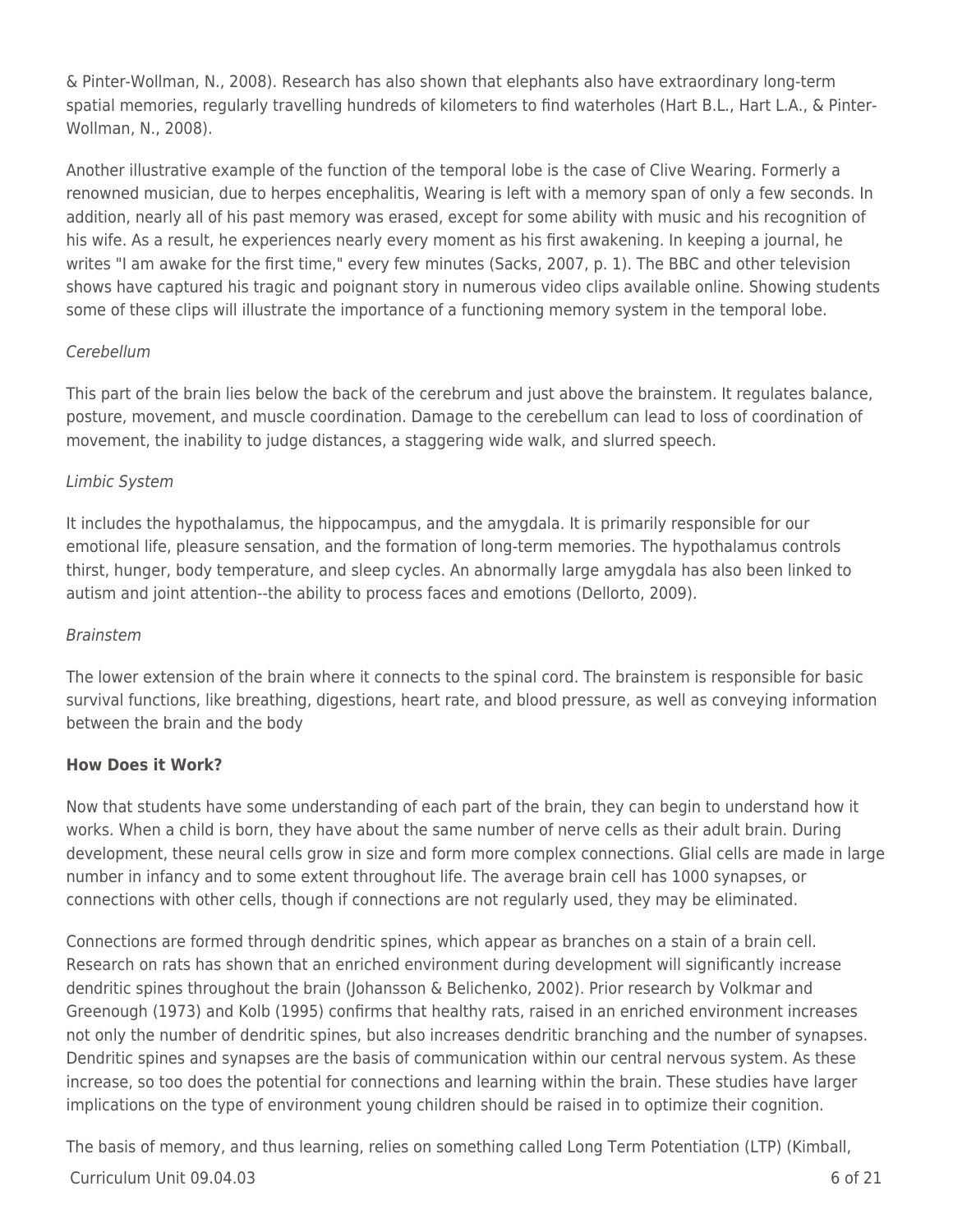2006). Neurons in the brain are separated by small gaps called synapses. To communicate stimuli, neurotransmitters are released, travel through the synapse and are received by receptors in another neuron. As the exposure of a synapse increases, so does the response to the stimulus. The axon-receiving cell is also stimulated to create more receptor cells. Simply put, the more frequently a stimulus is initiated the stronger the connection. Extended, this principle explains how practiced and reinforced information is more easily recalled.

Researchers have found that the hippocampus, part of the brain's limbic system and located within the temporal lobe, is critical to long-term potentiation. The hippocampus is the part of the brain where new neurons are produced through life. New neurons are particularly sensitive to LTP and thus to learning (Kimball, 2006).

One of the activities embedded in this unit is designed to explore the brain's reaction function, but also to support the science and math curriculum, as well as Connecticut Academic Performance Test (CAPT) preparation. In order to better understand how the brain functions, over several days students will complete a mini-lab exploring the effect of cognitive requirements on the reaction time of students. Students will first begin a lab report for the activity, identifying the independent and dependent variables, hypothesis, problem statement, and procedure. Using a computer lab or computers in the room and an internet application (http://serendip.brynmawr.edu/bb/reaction/reaction.html), students will take turns measuring their reaction times in four situations of increasing complexity: act, think-act, read-think-act, read-think-negate act. Students will do five trials for each case, and then using their summary data, will create a graph of their summary data. The class will then aggregate their data and create another graph. Using that data, they will complete the remaining portions of their lab reports and discuss the validity of the experiment.

Students have widely varying abilities and pre-knowledge in the areas of lab reports and graphing. Some of my students are able to define terms such as independent variable, but have difficulty identifying it within a situation. Others cannot define the term or identify it without guided support. Similarly when creating graphs, each student is at a different level. An appropriate expectation for one of my autistic students would be to simply place data points and connect them on an otherwise completed graph, while one of my students with Attention Deficit Disorder needs only prompting about the required element of a graph. This is a perfect area to differentiate for each student. The science teachers in the building have created a lab report form, as well as a modified lab report form for students who struggle. The modified lab report form includes prompts, sentence starters, and explanations for each section of the report. For example, next to the section for "Dependent Variable" there is a hint: "what you measured at the end of the experiment." Prior to implementing this lesson, I will confer with the regular education science teacher and each student will have lab report and graphing worksheets tailored to their ability and instructional level. See the section on Lesson Plans and Appendix for more information regarding this activity.

## **To Increase Learning**

## Sleep

Teenagers require more sleep than people in other age groups--on average about 9 ¼ hours of sleep each night according to Mary Carskadon, Director of Chronobiology and Sleep Research at Brown University (2002). The PBS show Frontline aired an episode entitled Inside the Teenage Brain (2002). A ten minute chapter within this episode, available online, is entitled "From Zzzz's to A's" and analyzes research showing that a good night's sleep can improve a teen's ability to learn new skills.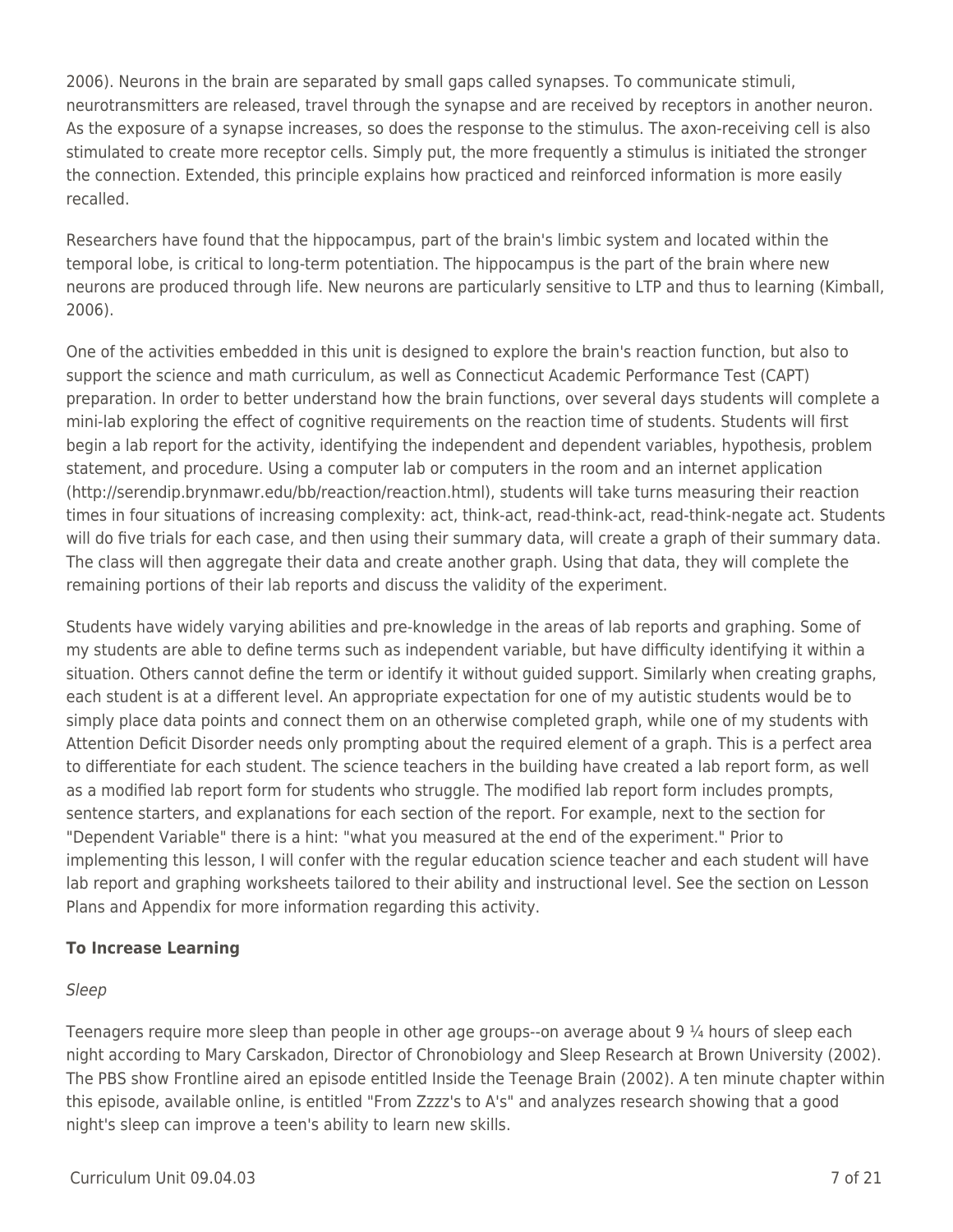## Healthy Food

There has been much research about foods that may increase or inhibit brain function. There are two main ways that diet can affect the brain--by influencing its structure during periods of intense growth and by providing energy or energy efficiency. Green vegetables high in antioxidants such as spinach, broccoli, or asparagus may increase blood flow to the gray matter of the brain (BBC, 2009). One of the most publicized diets has been the beneficial effect of omega-3 fatty acids, most commonly found in fish oils. According to Dr. Richardson, "'Omega 3s can improve brain function at the very simplest level, by improving blood flow"' (BBC, 2009). A study of over 11,000 pregnant women found that "a greater intake of seafood during pregnancy was associated with greater pro-social behavior, better fine motor control and social development socials and higher verbal intelligence at 8 years of age" (Benton, 2008).

Fatty acids are also important in the development of myelin sheaths on neuronal axons. These sheaths provide a segmented cover to the axon allowing electrical stimuli to jump from one segment to the other, significantly speeding up communication of stimuli. On average, a stimulus is transmitted at 1 meter/second on unmyelinated axons in comparison to the much faster 100 meters/second on myelinated axons. The development of these sheaths is most important in pregnant women and young children because by two years of age, the brain is already about 80% of adult weight and a large extent of brain development has occurred (Benton, 2008).

In addition, fatty acids compose 20% of the receiving membrane at synaptic gaps. One theory is that these membranes, which hold the neurotransmitter ion channels, gain increased flexibility from the fatty composition allowing for a stronger communication of the electrical impulses of communication (BBC, 2009). More research needs to be done to support the benefits of eating a high Omega-3 diet for adults.

## Breakfast and Eating Regularly

Studies have also shown that food deprivation at critical moments in development--the last trimester of pregnancy and the first few years of life--may have lasting negative consequences on cognitive function (Benton, 2008). A study involving children in Barbados who were malnourished for the first year of life found that 45% more had attentional deficits later in life compared with the control. Aggressive behavior was also more likely to be observed. Even in New York, research examining brain weight and socioeconomic status has shown that child brain weight is 15% lower in poor families (Benton, 2008). Low body weight is a predictive indicator of future cognitive ability and disease susceptibility throughout life.

Other studies have shown that healthy patterns of eating--eating breakfast, eating meals of lower glycemic index, and eating snacks--can positively affect cognitive functioning. The functions of the brain require an inordinate amount of energy resources. "Although the adult brain represents only 2% of body weight it is responsible for 20% of basal metabolic rate" (Benton, p.30). A child's brain is responsible for 44% of the basal metabolic rate and needs to be constantly supplied with glucose.

A survey of research shows that cognitive ability improves when children eat breakfast. Specifically, better memory is associated with meals that release glucose slowly into the bloodstream. "A low GL (glycemic load) breakfast was associated with better memory, better sustained attention and spending more time on task" (Benton, 2008). The glycemic load is derived from the amount of carbohydrates in food and how the body processes the food. Foods that have a high glycemic load, such as sugary cereal, will cause the glucose level in the body to spike sharply, while foods with lower glycemic load, such as oatmeal or eggs, will have a more sustained impact because the glucose level in the body will rise and fall more gradually. Research has found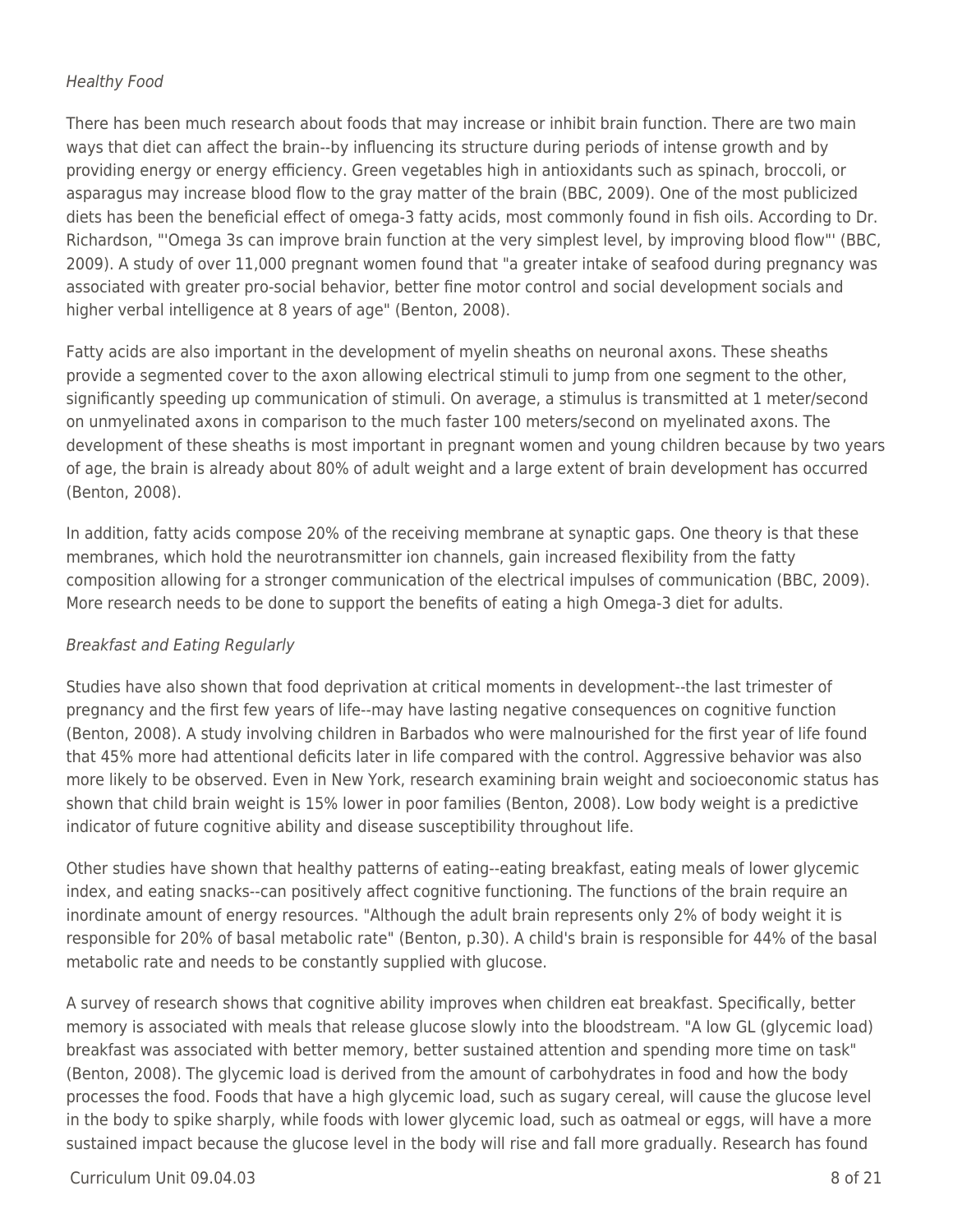that the glucose spike from high GL foods can be remedied by a mid-morning snack. Students should be encouraged to eat a healthy breakfast and regular meals to improve and sustain their cognitive function.

# Repetition/Lifelong Learning

People used to believe that the brain solidified and cemented in early childhood, preventing further growth and learning. Although younger brains do exhibit increased plasticity, recently published research has shown that the brains of the elderly also respond positively to mental exercises designed to boost reasoning and memory (Willis, Tennstedt, Marsiske; et. al., 2006). Thus, even over the summer months of school vacation, students can keep the brain active and healthy through reading and mind games.

# A Quiet, Focused, Learning Environment

Today we live in a world of intensive and continuous stimulation. Laptops, smart phones, wireless Internet, text messages, and advertisements all compete for our attention. Even in the classroom, students are bombarded with auditory and visual stimuli, as well as distractions from their peers, or even a covert cell phone. With all of these competing stimuli, neurons in the brain's pre-frontal cortex--the brain's planning center--do have the ability to focus attention (Tierney, 2009). Although the brain is able to selectively focus, this effort is not without costs. As Desimone and Duncan (1995) found, "the ability to screen out irrelevant objects is not absolute" (p. 198).

Our visual systems are biased towards newer or novel stimuli, using information stored in the temporal lobe to provide context (Desimone & Duncan, 1995). According to Dr. Desimone, Director of the McGovern Institute for Brain Research at M.I.T., "'It takes a lot of your prefrontal brain power to force yourself not to process a strong input like a television commercial. If you're trying to read a book at the same time, you may not have the resources left to focus on the words"' (Tierney, 2009). Though some may be better at it than others, multitasking is essentially a myth. Students should be encouraged to have a quiet space devoted to studying with little other distracting stimuli so that students can focus the entirety of their cognitive resources on the academic tasks.

# **To Inhibit Learning**

## Alcohol

According to the National Institute on Alcohol Abuse and Alcoholism, there are 15.1 million individuals who abuse ethanol or are ethanol-dependent (Sircar et al., 2009). One of the most devastating effects of alcohol on the brain is Korsakov's Syndrome, which causes selective degeneration of mammilary bodies in the hypothalamus, leading to retrograde amnesia and confabulation. In Oliver Sack's "The Lost Mariner" within The Man Who Mistook His Wife for a Hat and Other Clinical Tales (1985), he recounts the story of Jimmie, who was trapped in the year 1945. While the ex-submarine radio operator remembered everything pre-1945 vividly, he was unable to recall his life afterwards and could not form new memories. He did not even recognize his aged brother. Jimmie had been in the Navy until 1965 and when he was released he began abusing alcohol until he had permanently destroyed his mammilary bodies to the point that ten years of his memory were erased and his ability to create new memories was destroyed.

Alcohol abuse is especially a serious concern in adolescence. According to the National Longitudinal Transition Study (NLTS), 54% of young adults with disabilities reported not having consumed alcohol in the last 30 days, as compared to 44% of young adults in the general population. Still, alcohol was the most frequent substance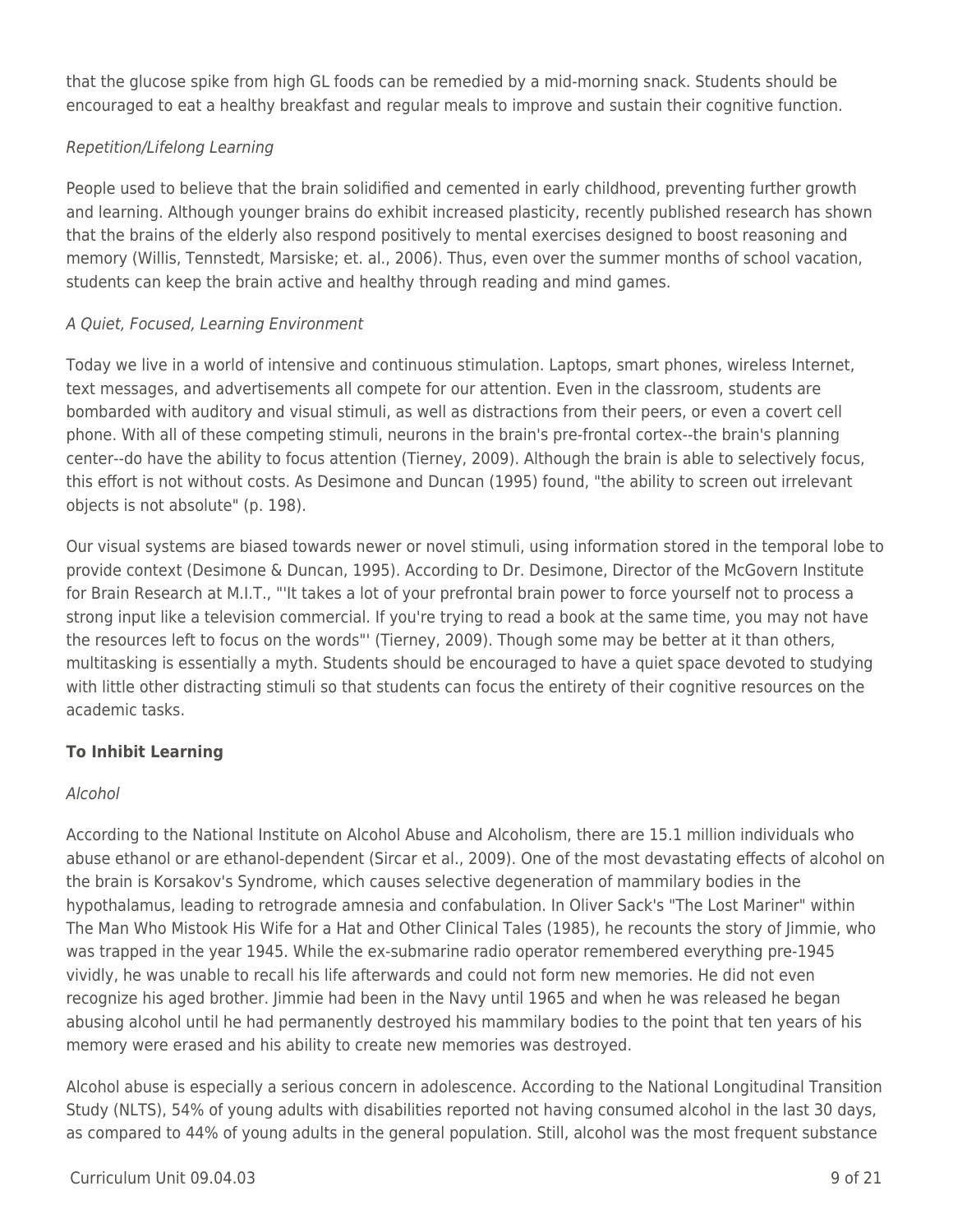abused for teens with disabilities, with 46% reporting some level of drinking in the past month (Hu et al. 2008). During adolescence the prefrontal cortex, limbic systems, and reward circuitry undergo active development and are more sensitive than fully adult brains. Research on rats has shown that "Ethanol-induced disruption of long-term potentiation (LTP) is more pronounced in hippocampal slices from periadolescent male rats than in adult male slices" (Sircar et al., 2009, p. 3). A similar study of teen alcohol users found that they had smaller left hippocampal volume, as compared to controls (Jacobus et al., 2009, p. 561). The hippocampus is particularly important to spatial learning such as navigating mazes, geometry, or manipulating figures mentally. Rats that have been given doses of ethanol and then placed in a water maze have been significantly slower at finding the resting platform than rats that have not been exposed to ethanol. More critically, rats exposed to ethanol long-term cannot form a memory of the location of the resting platform, showing the negative impact of long-term drinking on memory formation.

Female adolescents may be at a higher risk. Studies have shown that ninth-grade girls drink as much or more than boys and a higher percentage of them binge drink. Females with alcohol-use disorder have smaller prefrontal cortex as compared to their male counterparts (Sircar et al., 2009). As mentioned above, the prefrontal cortex is involved in personality expression, decision-making and moderating appropriate social behavior and is at a critical period of development during adolescence.

## **Smoking**

Although the nicotine in cigarettes is a stimulant and thus does not alone produce the cognitive impairments of alcohol, alcohol and smoking are some of the most commonly co-abused substances. According to the NLTS, one in five young adults with disabilities reported smoking daily in the past 30 days. These levels of smoking are concurrent with levels reported for teens without disabilities (Hu et al. 2008). Initially, the nicotine provided by smoking and alcohol counteracts the others' negative cognitive effects. Quickly though, tolerance develops, requiring more and more of the substance to provoke the same response. As a result, users begin consuming more and more of a substance. Trying to quit either smoking or drinking produces withdrawal, which has significant negative learning and cognitive effects. As a result, co-abuse of cigarettes and alcohol produces a spiral of addiction that can negatively impact learning (Drug Week, 2007).

## Marijuana

Students frequently hear the negative messages surround illicit drug use. Do they truly understand the impact? According to Jacobus et al. (2009), "nearly half of 12 th graders have tried marijuana and 6% use daily" (p. 559). Marijuana is also a component in 120,000 emergency room visits--15% involving adolescents--and over 30% of juvenile arrests test positive for marijuana (National Institute of Justice, 2002). The NLTS found that overall "the majority of young adults with disabilities (83 percent) reported not using any illegal drugs in the past 30 days. Young adults in the general population were more likely than those with disabilities to report the use of any illegal drugs (28 percent vs. 16 percent)" (Hu et al., 2008). Certain categories of disability, such as emotional disturbance and to a lesser extent learning disability, reported higher levels of use in all areas of the study.

Studies of adult marijuana use have shown that for most marijuana users, after 28 days of abstinence the negative cognitive effects--slower psychomotor speed, poorer executive functioning and manual dexterity- have disappeared (Jacobus et al., 2009). But during adolescence, the brain is in a crucial period of neurological development, namely in the prefrontal and temporal cortices. The brain increases its myelination, the fatty sheaths covering the axons, which make the conduction of communications more rapid. It also reduces and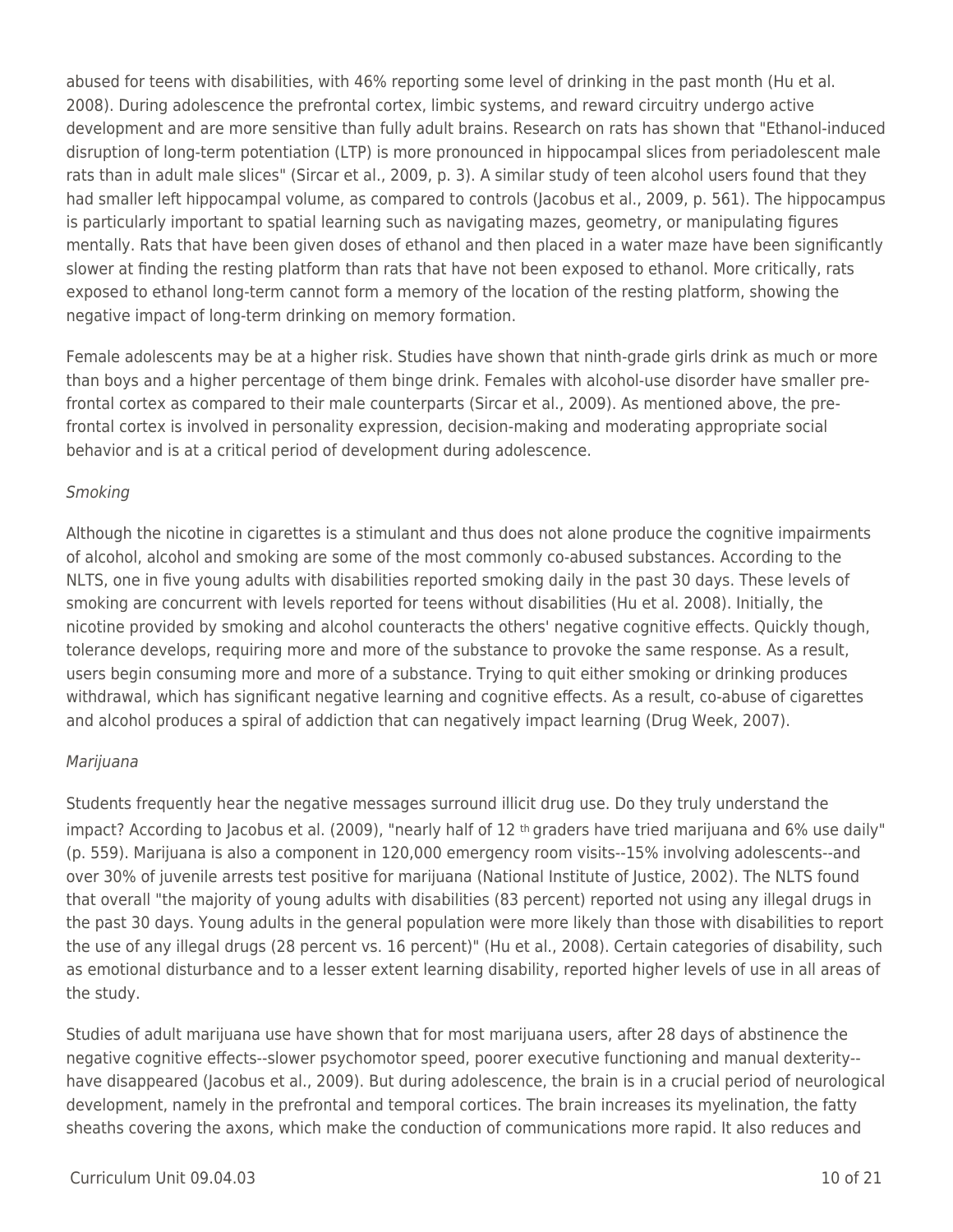strengthens the synaptic connections in the brain, prioritizing those used most frequently. Adolescent marijuana users performed worse on tests of attention, problem-solving tasks, nonverbal memory and learning (Jacobus et al., 2009). Studies involving adults with early (before age 17) onset and heavier marijuana usage performed especially poorly on the above measures. While adolescent users were able to regain cognitive functioning with abstinence, cognitive disadvantages were more likely to appear and continue, even after a month of abstinence (Jacobus et al., 2009). Overall, Jacobus et al. (2009) found that "adolescent marijuana users may be at increased risk for impairments in neurocognitive functioning, which may lead to negative consequences in school (e.g., trouble retaining information), impaired driving, and risky decisionmaking" (p. 561). Similarly to alcohol, female users may be at a higher risk for neurocognitive effects from marijuana due to interactions between different hormone and receptors in their brains.

#### Brain Injury: Seat belts and helmets

Every day more than 100 Americans are killed in motor vehicle crashes, and many more who survive have significant brain damage (Cohen & Einav, 2003). In 1984, New York was the first US state to mandate the wearing of seatbelts. Seatbelt use significantly reduces the number of fatalities of the occupants of cars involved in accidents (Cohen & Einav).

To illustrate this point, students should be exposed to a guest speaker who has survived a severe car accident and read testimonials from other teens, such as Angela Moehring's (Jayaraman, 2005). Angela, at age 20, was out late socializing with friends. On the way home the driver got into an accident and Angela, not wearing her seatbelt, was thrown from the car. She sustained a brain injury to her frontal and temporal lobes, as well as broken ribs and jaw, while all other occupants of the car were wearing their seatbelts and were uninjured. Her injuries have affected her speech, memory, and adult decision-making abilities. She is currently functioning cognitively as a middle schooler (Jayaraman). Other testimonials similar to Angela's are easy to locate online.

New Hampshire is currently the only state in the country that does not have a mandatory adult seat belt law, with a recent bill defeated in the Senate in June 2009. Wearing a seat belt is an easy way to prevent head injuries sustained during car accidents. As another CAPT preparation activity embedded in this unit, students will complete an interdisciplinary writing activity. In a five-paragraph essay students will take a position as to whether or not New Hampshire should pass a mandatory seat belt law. It will require students to synthesize the information they have learned in the unit, as well as in their social studies classes. Their essay should take a clear position, support that position with three details including from the two sources, and should logically and clearly express their ideas. A complete lesson plan is incorporated in the Lesson Plans section.

# **Classroom Activities**

# **Lesson 1: How Fast Do You React?: Introduction & Lab Report**

Grade: High School

Goal: To increase understanding of factors surrounding brain reaction time. Given a research situation, write a lab report in the correct form.

# **Objectives**

Curriculum Unit 09.04.03 11 of 21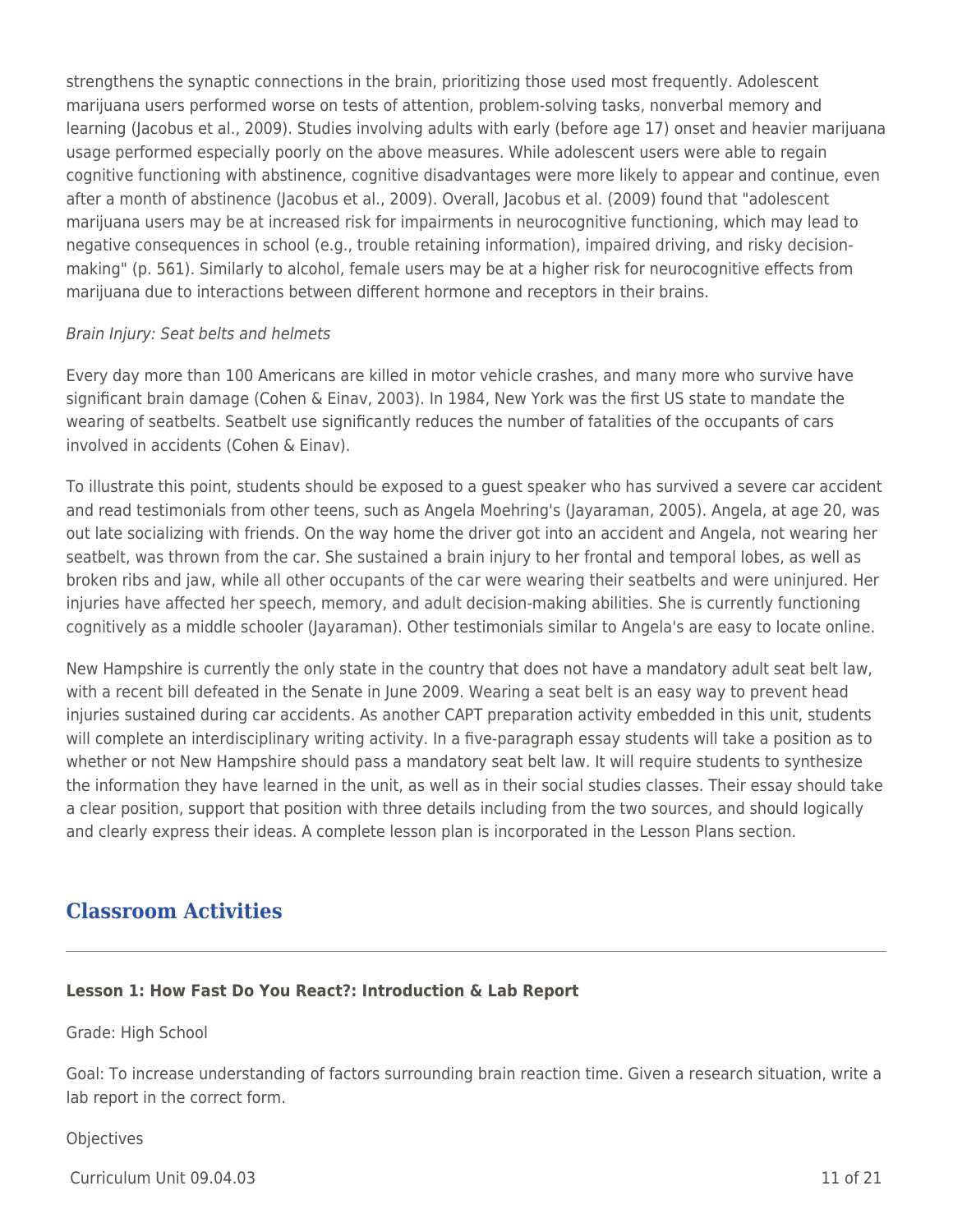Students will identify the independent, dependent, and control variables. Given a research situation, students will develop an appropriate problem statement and hypothesis. Students will write a correct, specific, and accurate lab procedure

**Standards** 

- D INQ.1 Formulate a testable hypothesis and demonstrate logical connections between the DINQ.1 Scientific concepts guiding the hypothesis and the design of the experiment.
- D INQ.2 Design and conduct appropriate types of scientific investigations to answer different questions.
- D INQ.3 ldentify independent and dependent variables, including those that are kept constant<br>D INQ.3 and those used as controls.

Materials: Computer with Internet access and adobe flash, whiteboard/screen, overhead projector, lab report worksheet

Procedure

Introduce the issue of reaction time with a bellwork assignment quick write: What things

- 1. change how fast you react/do something? (Hint: think about school or sports). Students complete this activity during the first 5 minutes of class.
- 2. Introduce a mini-lab to explore how fast we react to different situations.

Using the overhead projector, navigate to the website with the plug-in application that will

- 3. measure reaction rate. (http://serendip.brynmawr.edu/bb/reaction/reaction.html). Explain that<br>3. we are going to be testing evenyonals reaction time in the different situations. Walk the we are going to be testing everyone's reaction time in the different situations. Walk the students through the steps for each case.
- 4. Distribute a lab report handout, giving students who need additional help the modified version.
- 5. Review the components of a lab report: hypothesis, problem statement, independent variable, dependent variable, control variables, and procedure.

Using the lab report hand out, have students complete the hypothesis, problem statement,

6. independent variable, dependent variable, control variables and procedure of this lab. They may work in small groups. Circulate to answer questions, prompt, and ensure all students comprehend the task.

Expected Outcomes

Students will hand in partially completed lab report forms at the end of class.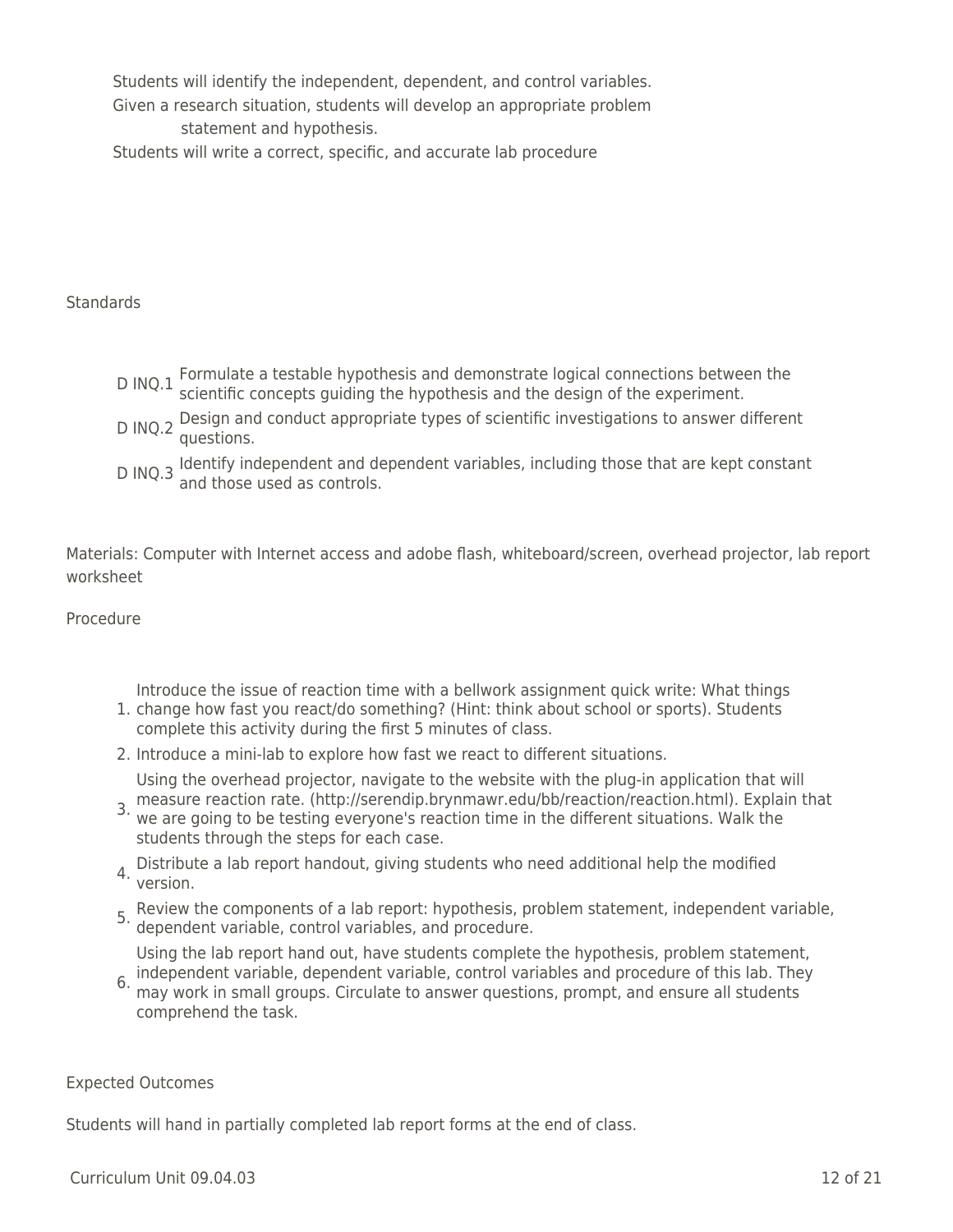Completed sections include hypothesis, problem statement, independent variable, dependent variable, control variables, and procedure. They will be prepared to actually complete the mini-lab and collect the data during the following class session.

## **Lesson 2: How Fast Do You React?: Measuring and Graphing Reaction Time**

Grade: High School

Goal: To increase understanding of factors surrounding brain reaction time. To create an accurate graph from data.

**Objectives** 

Students will graph data, using equal intervals, labeled graph and a title. Students will evaluate data, validity, and write a conclusion to lab report.

**Standards** 

D INQ.1 Use appropriate tools and techniques to make observations and gather data. D INQ.2 Assess the reliability of the data that was generated in the investigation.

Materials: Computers with internet access and adobe flash, graph paper, rulers, whiteboard, overhead, calculators.

Procedure

1. Hand out a recording grid for students to record each trial and their average speed for each of 1.<br><sup>1.</sup> the four cases. Each student will complete 5 trials of each case, for a total of 20 trials.

Set half of the students on a computer, while the other half watch. Go to the website (http://serendip.brynmawr.edu/bb/reaction/reaction.html). It should take approximately 5-10 minutes for the students to complete the task. Circulate, answering questions and ensuring

2. That students are recording their data. Swap and have the other half of the students complete the task. A full-size regular education class should complete this activity in a computer lab or using a class set of laptops.

3. board record individual averages for each case. Pass out calculators and have each student After students have completed their data, regroup and aggregate your data as a class. On the calculate the class average for each case.

4. Record the class averages for each case on the board and have students record them on their worksheets.

5. scale on axes, title, labels for axes. Differentiate and scaffold support in the graphing activity Distribute graph paper with preprinted axes and the necessary components of a graph: equal

based on student ability.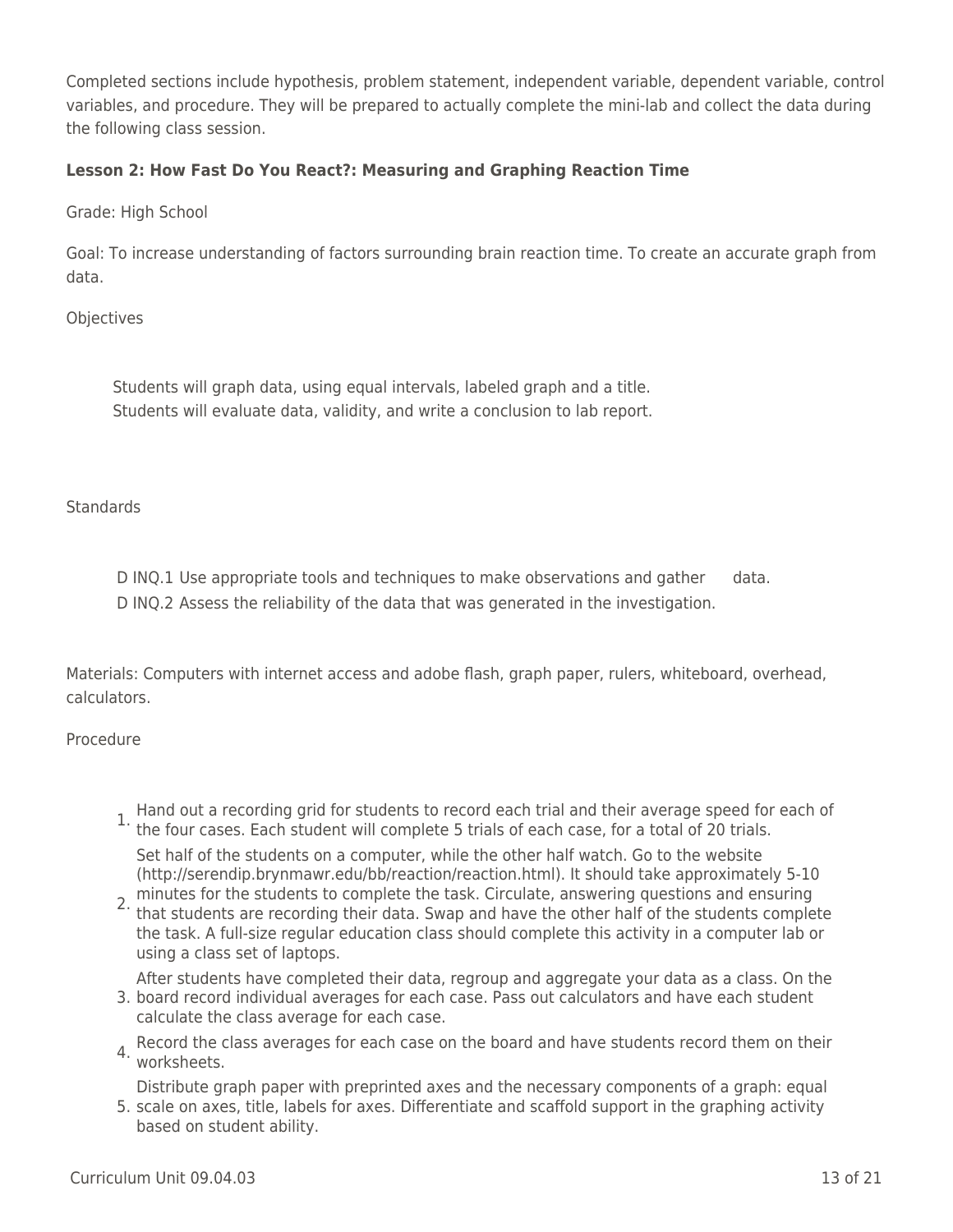6. case, and one of the class aggregated and averaged data. Graphs must include all of the Students will create two graphs of the data: one of their personal reaction times for each necessary components.

#### Expected Outcomes

After using this interactive flash program, students should have an average reaction time for each of the four cases. Typically, the reaction times should increase with each case (1-4) so that a graph with a positive correlation will be produced.

#### Follow-up

In following lessons, students will complete the unfinished sections of their lab reports--results, conclusion, and validity discussion. The teacher will reviews and correct the first portion of the lab reports. Possible validity questions include: Which data set is more reliable and valid, your data or the class data? Explain why?

#### **Lesson 3: Interdisciplinary Writing: Should there be a mandatory seat belt law?**

#### Grade: High School

Goal: To increase student knowledge of seat belt laws and student ability to support a position with evidence.

**Objectives** 

Students will write a five-paragraph essay supporting a position. Students will develop 3 supporting reasons for their position, using details from the text.<br>concrete

#### **Standards**

Social Studies Content Standard 7: Students will explain that political systems emanate from the need of humans for order, leading to compromise and the establishment of authority. b. Analyze and evaluate the advantages and disadvantages of limited and unlimited government

Language Arts Content Standard 1: Students will read and respond in individual, literal, critical and evaluative ways to literary, informational and persuasive texts.

b. Examine the fit between the text and prior knowledge by reconciling differences, extracting clues or evidence, making inferences, drawing conclusions, predicting events, inferring motives and generalizing beyond the text

Materials: white-lined paper, rulers, whiteboard, editorial in response to mandatory seat belt law from UnionLeader.com or other New Hampshire news source, a testimonial article from a person who did not wear a seat belt and sustained a significant brain injury.

#### Introduction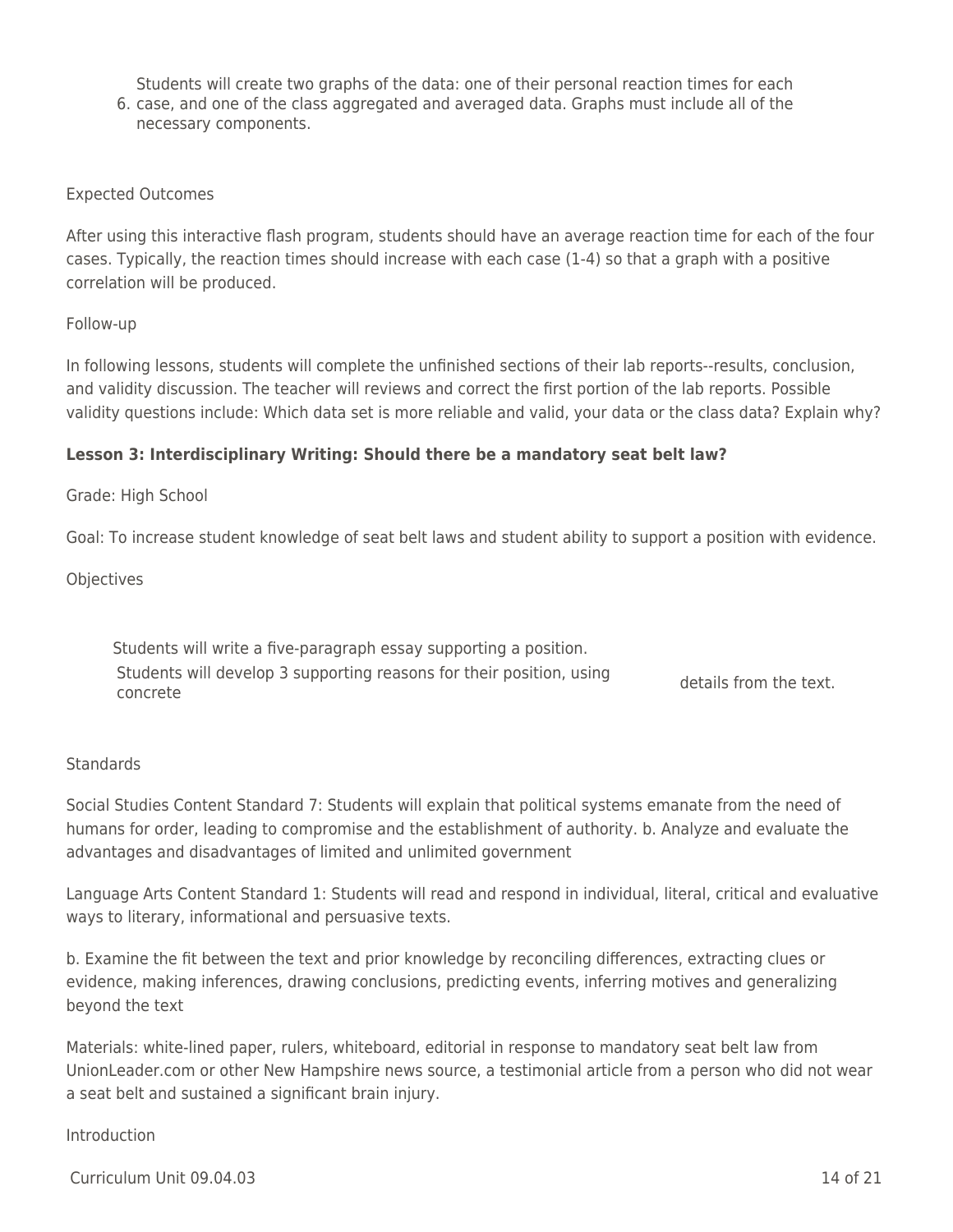In earlier lessons and in their regular education classes, students have been exposed to the interdisciplinary writing format from the CAPT test. In Social Studies classes, students learn the role of state government in relationship to the federal government. Throughout this unit, students have learned information about brain function and how to improve their cognitive abilities and how to negatively impact their abilities. Students will independently synthesize this information, as well as primary texts to choose a position on mandatory adult seat belt law in New Hampshire.

#### Procedure

Provide students with background information surrounding mandatory seat belt laws in

1. different states. New Hampshire is currently the only state in the country without a mandatory seat belt law.

Given what they have learned about brain function, students must choose a position and write

2. an essay in response to the question: Should New Hampshire adopt a mandatory adult seat belt law?

3. texts, choose a position, highlight or underline supporting details from the text, create an Review the steps for writing an interdisciplinary response: Read the question, read the two outline, write the five paragraph essay.

4. Pass out materials and allow students time to complete task.

#### Expected Outcomes

After reading the statements from both sides of the issue, students will produce an essay answering the question: Should New Hampshire adopt a mandatory adult seat belt law? Students will support their positions using specific details from the two articles.

#### Follow-Up

After students complete their essays, arrange a class discussion, with proponents and opponents seated on opposite sides of the room. Using their essays, have them engage in a discussion of the topic. A panel of outside teachers could even be brought in to assess which side did a better job arguing and supporting their position. A similar issue could easily be used in a further lesson involving motorcycle helmet laws.

# **Resources**

# **Teacher Resource Websites**

°¤ University of Washington, Digital Anatomist Project (http://da.biostr.washington.edu/da.html)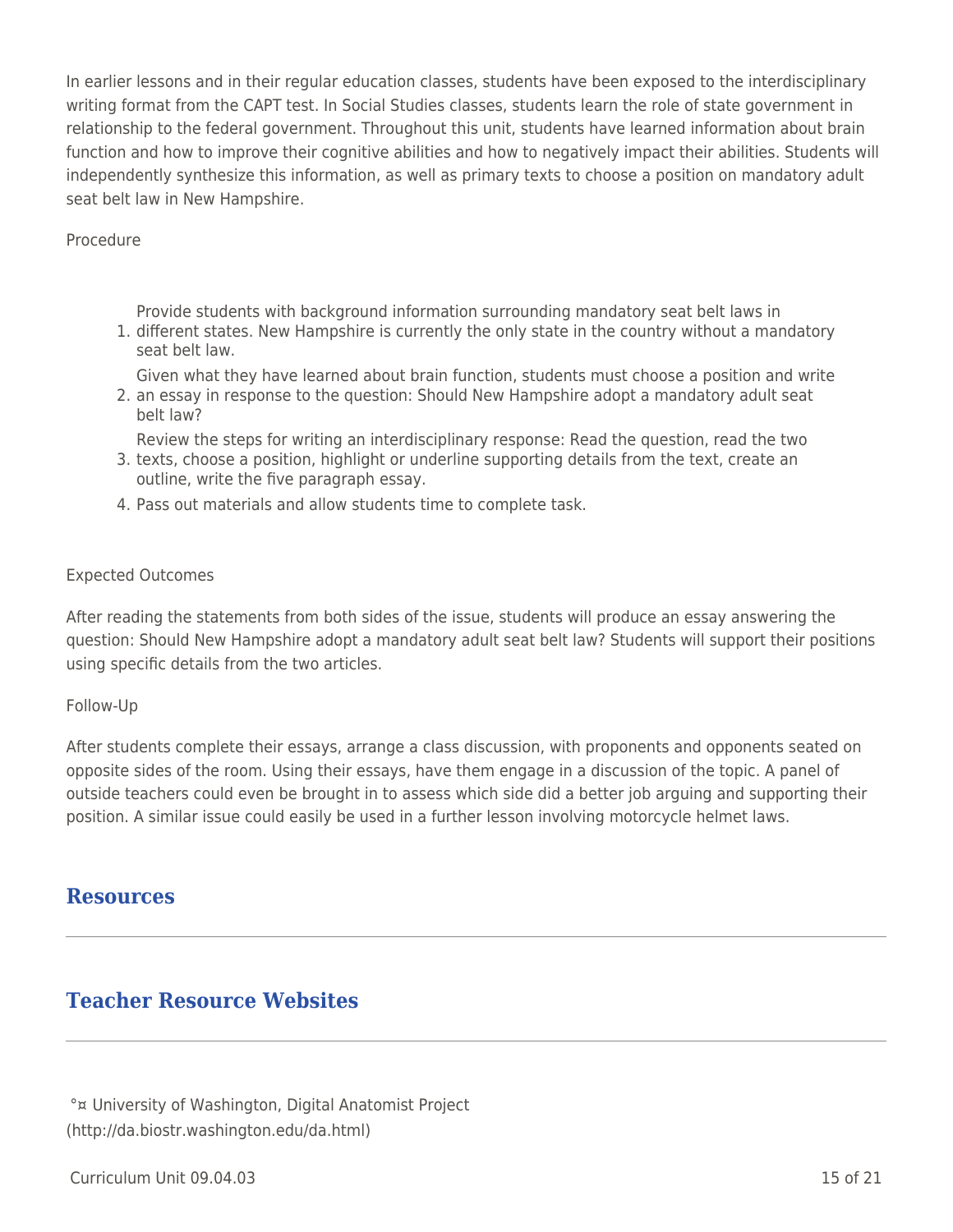This website includes images of the brain, as well as digital representations. There are anatomy quizzes, as well as a puzzle game.

°¤ Bryn Mawr University, Serendip, Interactive Learning Environment (http://serendip.brynmawr.edu/bb/kinser/Home1.html)

This website includes comparative photos of animal brains, as well as brain cross-sections.

°¤ BBC Science & Nature-Human Body and Mind (http://www.bbc.co.uk/science/humanbody/)

This website includes images, and interactive brain map, as well as psychological brain interactives.

°¤ Frontline: Inside the Teenage Brain (http://www.pbs.org/wgbh/pages/frontline/shows/teenbrain/)

PBS TV special exploring brain details and needs specific to teenagers.

°¤ Neuroscience for Kids (http://faculty.washington.edu/chudler/chgames.html)

Website of brain games to engage students in interesting aspects of brain function.

# **Annotated Bibliography**

Addiction medicine: Nicotine-alcohol interaction impacts learning, could have implications for addiction treatment. (2007, November 23). Drug Week, 1658. This article discusses the cyclical and negative interactions between nicotine and alcohol coabuse and its affect on learning.

BBC. (2009, June 26). Human Body and Mind. Retrieved June 27, 2009, from BBC: http://www.bbc.co.uk/science/humanbody/mind/. A interactive website on anatomy, as well as the functions of the brain and psychological functions.

BBC News. (2000, March 14). Taxi drivers' brains "grow" on the job. BBC News World Edition, Retrieved June 29, 2009, from http://news.bbc.co.uk/2/hi/science/nature/677048.stm. Article describing how the hippocampus of long-term cab drivers actually increased in size, in theory due to the extreme spatial memory requirements of their job.

Benton, D. (2008). The influence of children's diet on their cognition and behavior. European Journal of Nutrition, 47, 25-37. This article explores the research basis for the influence on diet on the cognitive development of children.

Bransford, J. D., Brown, A.L., & Cocking, R. R. (Ed.). (1999). How people learn: Brain, mind, experience, and school. Washington, D.C.: National Academy Press. This book is a comprehensive exploration of how the brain functions in school environments.

Carle, E. (1998). Hello red fox. New York: Simon & Schuster Children's Publishing. Children's book involving simultaneous contrast after-images.

Chudler, E.H. (2008). Neuroscience for Kids. Retrieved April 5, 2009, from Brain Games Web site: http://faculty.washington.edu/chudler/chgames.html. Website of brain games to engage students in interesting aspects of brain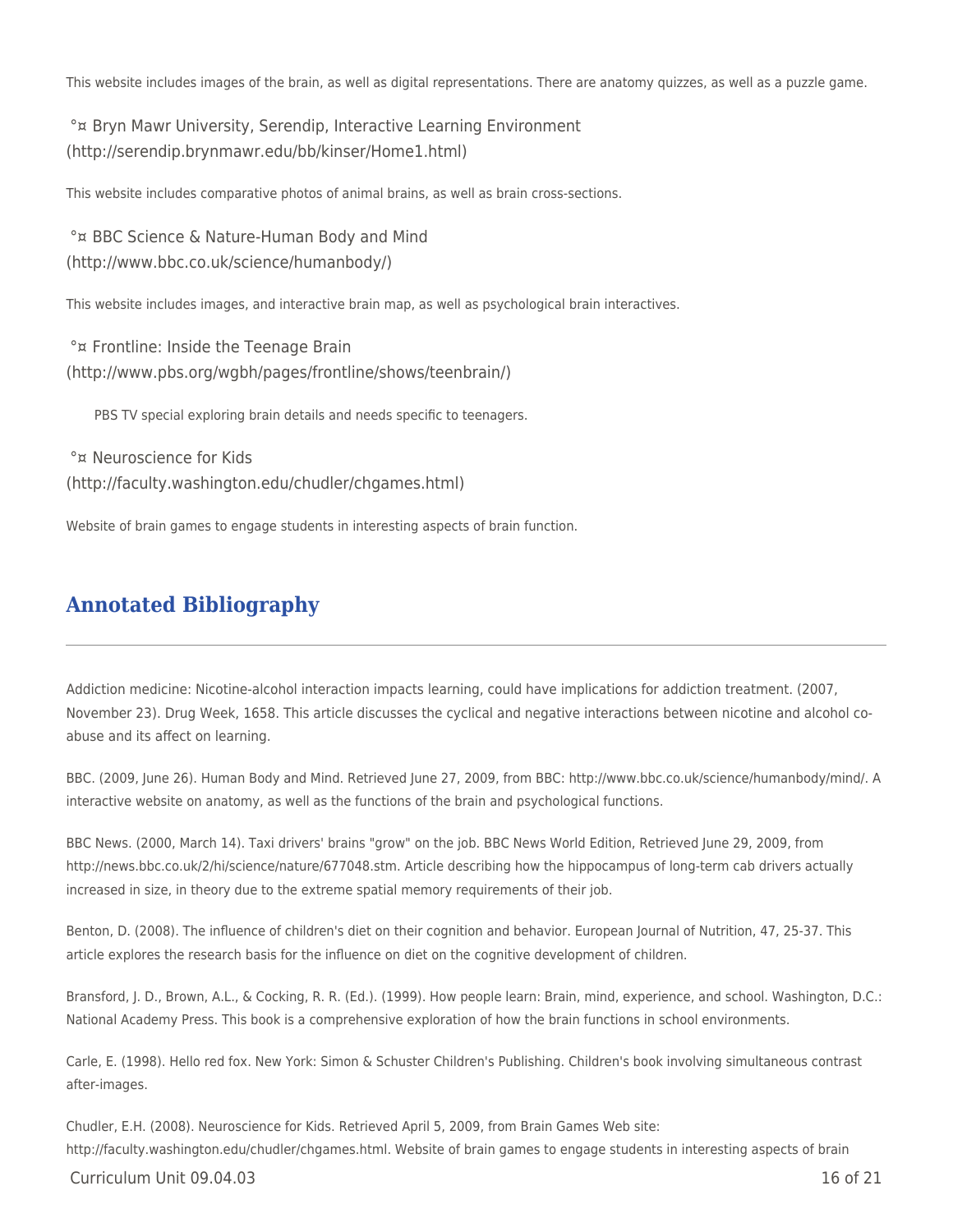#### function.

Cohen, A., & Einav, L. (2003, November). The effects of mandatory seat belt laws on driving behavior and traffic fatalities. The Review of Economics and Statistics, 85, 828-843. Article describing the impact mandatory seat belt laws have in decreasing the number of auto accident fatalities.

Deakin Psychology Department, (2006, July 17). Phineas Gage Information. Retrieved June 27, 2009, from Deakin University: http://www.deakin.edu.au/hmnbs/psychology/gagepage/. Internet site developed to comprehensively review the case of Phineas Gage (1823-1860), a railroad worker who sustained a severe injury to his frontal lobe and consequently suffered personality changes.

Dellorto, D. (2009, May, 04). Toddler brain difference linked to autism. CNN.com, Retrieved May 07, 2009, from http://www.cnn.com/2009/HEALTH/05/04/autism.brain.amygdala/. This CNN article highlights recent research that identifies an anatomical difference between a normal and autistic brain. The enlarged amygdala in 2-year-old autistic children may be critical in diagnosing autism earlier.

Desimone, R. & Duncan, J. (1995). Neural mechanisms of selective visual attention. Annual Review of Neuroscience, 18, 193-222. This research explores the brain's efforts to select between competing stimuli.

Gallagher, W. (2009). Rapt: Attention and the focused life. New York, NY: Penguin Group. This book explores the brain's negotiation of stimuli and provides examples of using the brain's ability to focus as a key to success.

Gardner, H. (1993). Frames of mind: Theory of multiple intelligences. New York, NY: Basic Books. Educational theory book that stresses that educators should recognize and value the various intelligences that we all possess in different distributions.

Growing up different. (2001). Scientific American Frontiers. Retrieved March 7, 2009, from Scientific American Frontiers: Growing Up Different Web site: http://www.pbs.org/saf/1205/index.html

PBS TV special on growing up with different disabilities.

Hart, B. L., Hart, L. A., & Pinter-Wollman, N. (2008). Large brains and cognition: Where do elephants fit in? Neuroscience and Biobehavioral Reviews, 32, 86-98. This article explores the cognitive capacity of elephants given that they, like humans, are large mammals with large brains and needy offspring.

Holdrege, C. (2001, Spring). Elephantine intelligence. The Nature Institute In Context, Retrieved June 29, 2009, from http://www.natureinstitute.org/pub/ic/ic5/elephant.htm. Article describing anatomical differences between human and elephant brains and potential evolutionary reasons behind these differences.

Inside the teenage brain. (2002). Frontline. Retrieved March 8, 2009, from Frontline: Inside the Teenage Brain Web site: http://www.pbs.org/wgbh/pages/frontline/shows/teenbrain/

PBS TV special exploring brain details and needs specific to teenagers.

Inside the teenage brain: Interview with Mary Carskadon. (2002). Frontline, Retrieved May 23, 2009, from http://www.pbs.org/wgbh/pages/frontline/shows/teenbrain/interviews/carskadon.html. Interview with the director of Chronobiology and Sleep Research at Brown University regarding teenage sleep requirements and the effect on the teenage brain.

Jacobus, J., Bava, S., Cohen-Zion, M., Mahmood, O., & Tapert, S.F. (2009). Functional consequences of marijuana use in adolescents. Pharmacology, Biochemistry and Behavior, 92, 559-565. This article reviews neuropsychological studies involving the cognitive impact of marijuana use.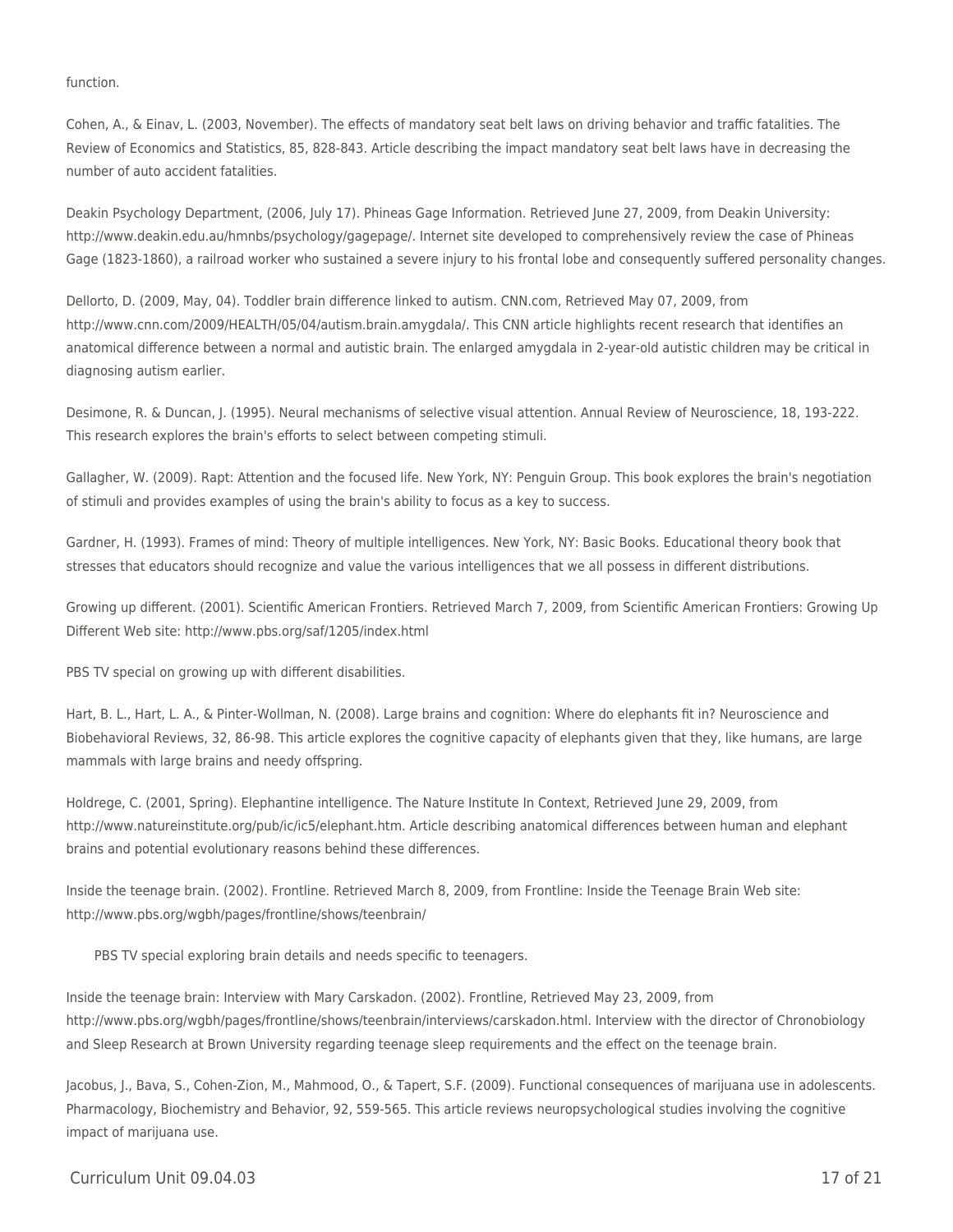Jayaraman, P. (2005, May). Coming back from a Brain Injury: A traumatic brain injury survivor tells her story. The Southern Health Magazine, Retrieved June 29, 2009, from

http://www.southernillinoisan.com/articles/2009/04/05/health/doc49c1580ef374c306648886.txt This testimonial article describes how the poor decision not to wear a seat belt has entirely changed a teen's life after she sustained terrible head injuries in a car accident.

Johansson, B. B. & Pavel V. B. (2002). Neuronal plasticity and dendritic spines: Effect of environmental enrichment on intact and postschemic rat brain. Journal of Cerebral Blood Flow & Metabolism, 22, 89-96. This article explains the results of experiments comparing the influence of environmental enrichment on rat brains. Results indicate that housing rats in an enriched environment significantly increases dendritic spines density in all cortical layers.

Kimball, J. W. (2006, December 17). Long term potentiation. Retrieved June 7, 2009, from: http://users.rcn.com/jkimball.ma.ultranet/BiologyPages/L/LTP.html. This website, created by the writer of high school biology textbooks, explains the basis for learning and memory at the neuron level.

Kolb, B. (1995). Brain plasticity and behavior. Hillsdale, NY: Lawrence Erlboum. A book on brain plasticity and flexibility, including information on the positive effects of an enriched environment.

McIntosh, H. (1998). New technologies advance studies of autism. APA Online, 29, Retrieved April 2, 2009, from http://www.apa.org/monitor/nov98/study.html. Article describing how fMRI technology is facilitating autism research.

National Institute of Justice. (2002). Preliminary data on drug use & related matters among adult arrestees & juvenile detainees. Washington, DC: US Department of

Justice. A report from the Department of Justice with data on teens, illegal activity, and drug involvement.

Prensky, M. (2001). Digital natives digital immigrants. On the Horizon, 9, 1-6. An article arguing that students have developed as natives in the digital age, requiring teaching style and content to adapt to address their needs and learning styles.

Sacks, O. (2007, September 24). The abyss: Music and amnesia. The New Yorker, Retrieved June 29, 2009, from http://www.newyorker.com/reporting/2007/09/24/070924fa\_fact\_sacks. Article describes the circumstances surrounding musician Clive Wearing's amnesia. Due to herpes encephalitis, Wearing has a memory span of only a few seconds.

Sacks, O. (1985). The man who mistook his wife for a hat and other clinical tales. New York, NY: Touchstone. Sacks recounts clinical stories of patients afflicted with various neurological disorders and the effects of lost memories or fantastic perceptions.

Serendip. (2001, July 2). Time to think?: Making observations. Retrieved May 24, 2009, from Brain and Behavior Web site: http://serendip.brynmawr.edu/bb/reaction/reaction.html. Website with a shockwave plug-in activity measuring brain reaction time when given increasingly complex activities.

Sircar, R., Basak, A. K., & Sircar, D. (2009, April). Repeated ethanol exposure affects the acquisition of spatial memory in adolescent female rats. Behavioural Brain Research, 202, 225-231. This study explores the effects of ethanol on the acquisition of spatial memory in adolescent female rats. Results indicate that ethanol negatively affects spatial learning.

Small, G.W. (2008). iBrain: Surviving the technological alteration of the modern mind. New York, NY: Collins Living. This book analyzes the effects of technology on the modern brain.

Sousa, D.A. (2005). How the brain learns. Thousand Oaks, CA: Corwin Press.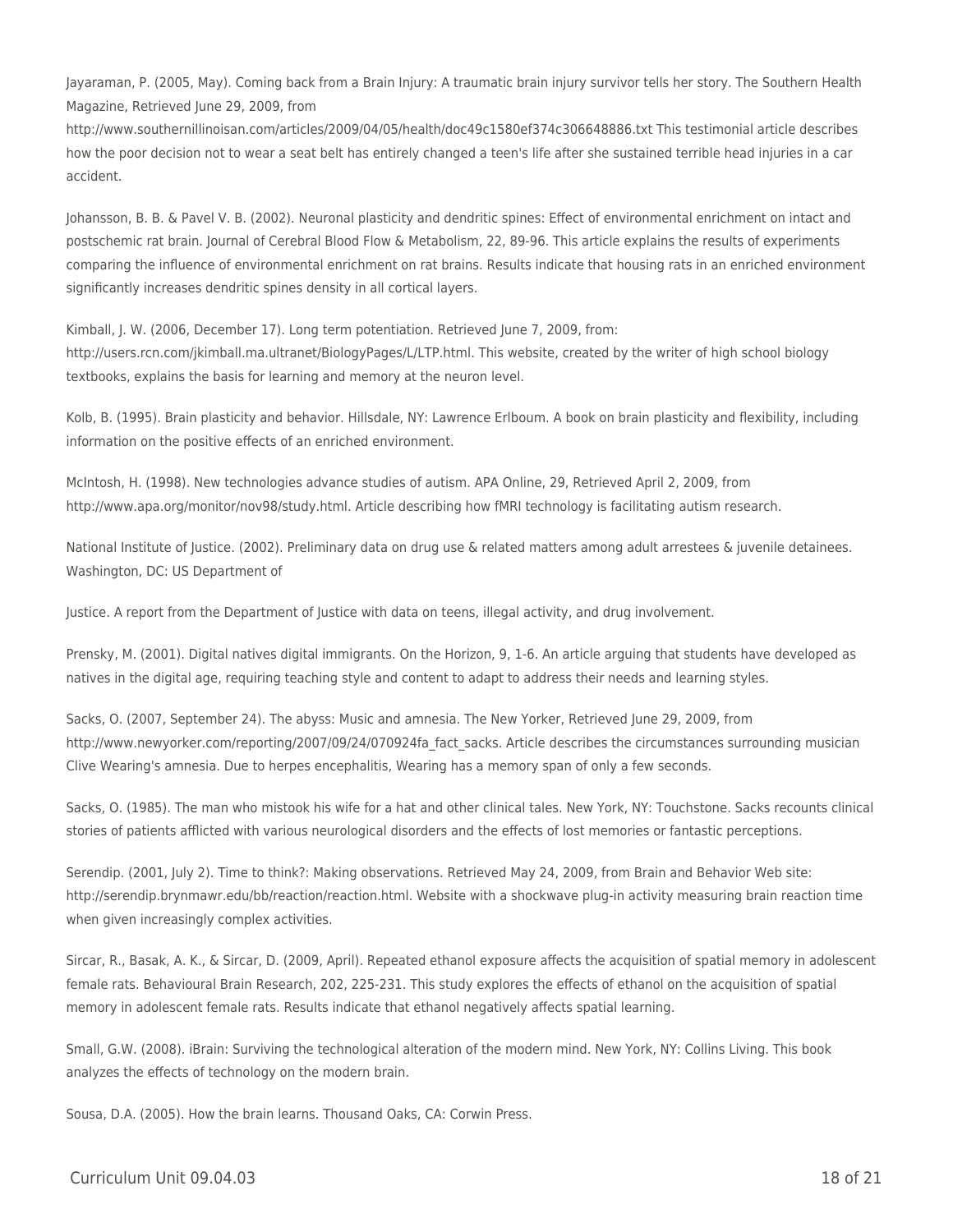The book describes the functioning of the brain in a learning environment.

Sousa, D.A. (2007). How the special needs brain learns. Thousand Oaks, CA: Corwin Press. This book describes the functioning of a disabled brain in a learning environment.

Tierney, J. (2009, May 5). Ear plugs to lasers: The science of concentration. The New York Times. This article is a book review of Rapt, a book exploring the science of concentration and focus.

Time. (2007, July 30). BBC. Retrieved April 5, 2009, from BBC Four: Daytime Documentaries Time Web site: http://www.bbc.co.uk/bbcfour/documentaries/features/time1.shtml

Video clips of Clive Wearing, a man who has a 30 second memory span due to damage to his temporal lobe.

Yu, J., Huang, T., & Newman, L. (2008, March). Facts from the National Longitudinal Transition Study 2. U.S. Department of Health and Human Services, Institute of Education Sciences, National Center for Special Education Research. This fact sheet from a longer longitudinal study summarizes statistics about substance abuse among young adults with disabilities. It compares rates of alcohol, smoking, and marijuana use between young adults and young adults with disabilities and usage rates among the different disabilities.

Vendantam, S. Short mental workouts may slow decline of aging minds, study finds. (2006, Dec 20). Washington Post, p. A01. Newspaper article reviewing a study published showing the positive effects of brain drills and mental games on the daily functioning of the elderly.

Volkmar F.R., Greenough W.T. (1972). Rearing complexity affects branching of dendrites in the visual cortex of the rate. Science, 176, 1445-1447. Article discusses the positive effects of an enriched environment on complexity of dendritic branching.

Willis, S. L., Tennstedt, S.L., & Marsiske, M., et. al. (2006). Long-term effects of cognitive training on everyday functional outcomes in older adults. JAMA, 296 (23), 2805-2814. Results of a study conducted to evaluate the effects of mind exercises on daily functional living in elderly patients. Results found that the mental exercises improved both cognitive, as well as functional living abilities.

# **Appendix A**

Name:

How Fast Are You?

Directions:

- 
- 1) Type in the following website address: http://serendip.brynmawr.edu/bb/reaction/reaction.html
- 2) Do five trials for each of the four cases, recording each of your trials, and your average speed for each case.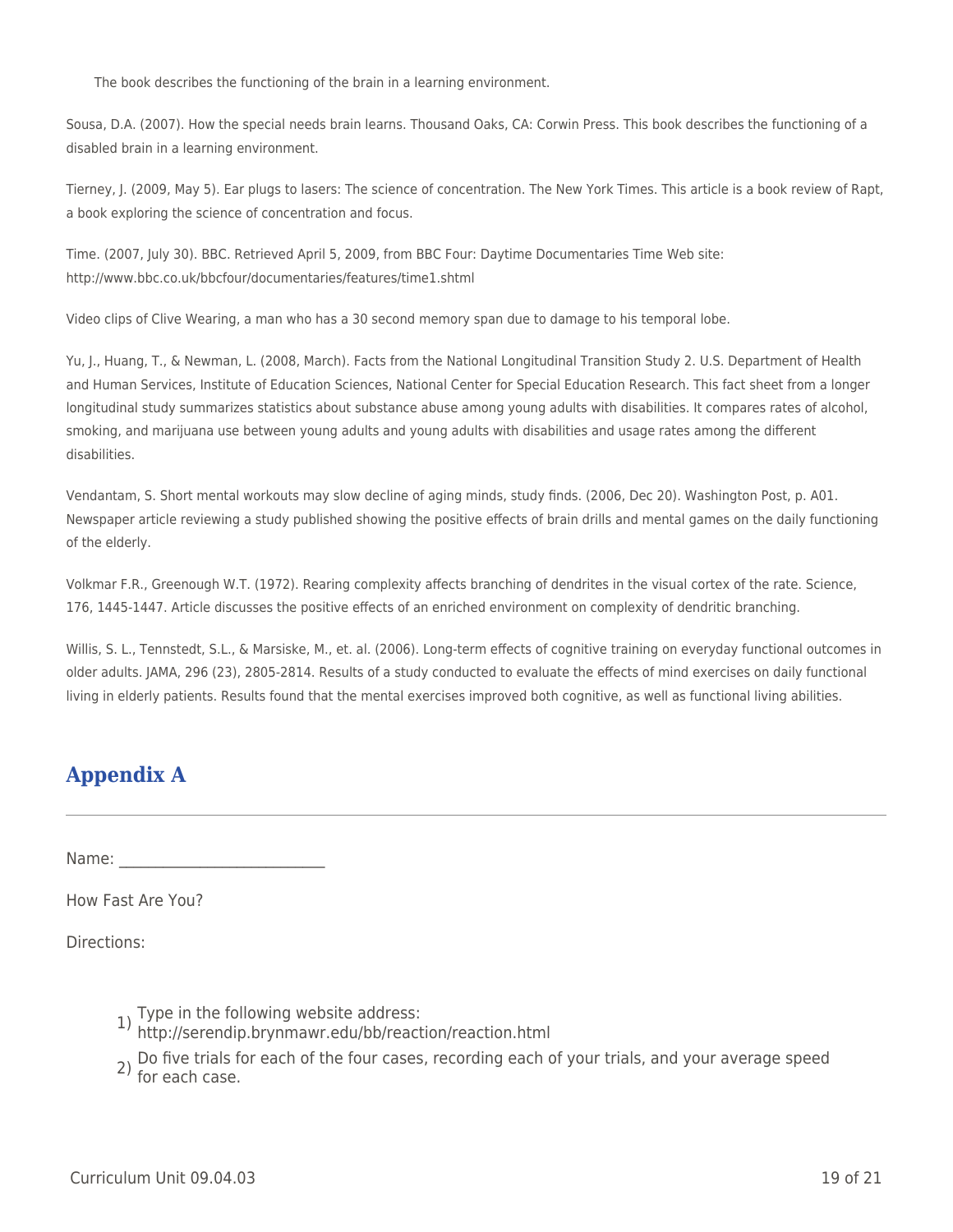## Case 1: Act

| <b>Trial</b>        | <b>Reaction Time (milliseconds)</b> |
|---------------------|-------------------------------------|
|                     |                                     |
| າ                   |                                     |
| 2                   |                                     |
|                     |                                     |
|                     |                                     |
| <b>Average Time</b> |                                     |

## Case 2: Think, Act

| <b>Trial</b>        | <b>Reaction Time (milliseconds)</b> |
|---------------------|-------------------------------------|
|                     |                                     |
| 2                   |                                     |
| 2                   |                                     |
|                     |                                     |
|                     |                                     |
| <b>Average Time</b> |                                     |

#### Case 3: Read, Think, Act

| <b>Trial</b>        | <b>Reaction Time (milliseconds)</b> |
|---------------------|-------------------------------------|
|                     |                                     |
| 2                   |                                     |
| 2                   |                                     |
|                     |                                     |
| ς                   |                                     |
| <b>Average Time</b> |                                     |